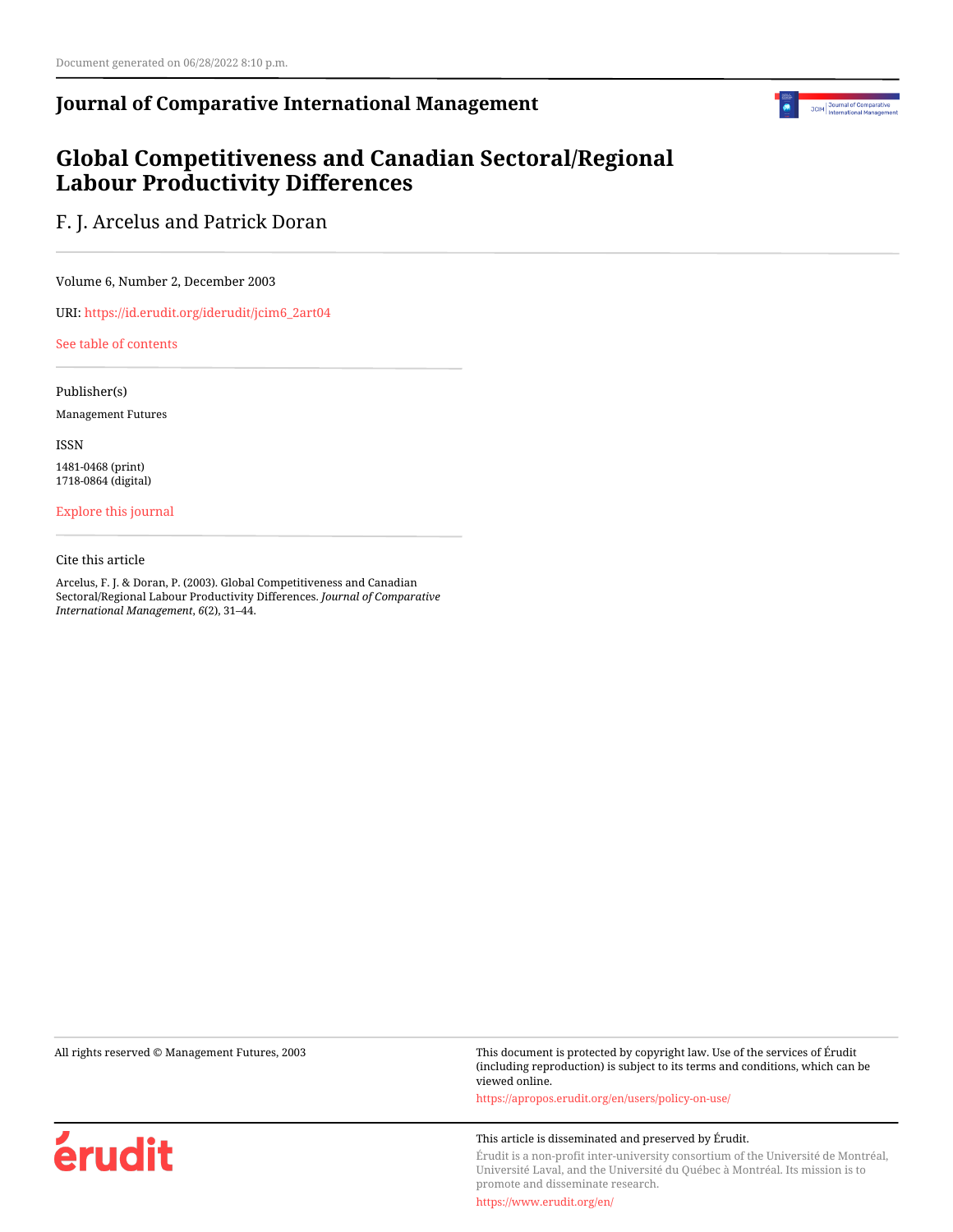# **Global Competitiveness and Canadian Sectoral/Regional Labour Productivity Differences**

*By F.J. Arcelus University of New Brunswick, Canada And Patrick Doran Zayed University, United Arab Emirtes Abstract*

This paper evaluates the extent to which the decrease in total factor productivity growth that is alleged to have occurred in the last few years is also reflected in corresponding decreases in labour productivity growth, among key provinces and sectors of the Canadian economy. The analysis is based upon non-parametric productivity comparisons, for the 1984-1998 period. Data envelopment analysis is the methodological tool selected for the measurement of total factor productivity and hence of operational effectiveness to assess the extent to which sectoral productivity differences across Canadian regions represents a barometer of global competitiveness. The evidence indicates that labour productivity is growing. Factors associated with economies of scale appear to be the main source of inefficiency, as expected in a spatial setting. These inefficiencies are reflected mostly in increasing returns to scale, which enhances the competitiveness potential of the regions' economic base and of the industries in their midst.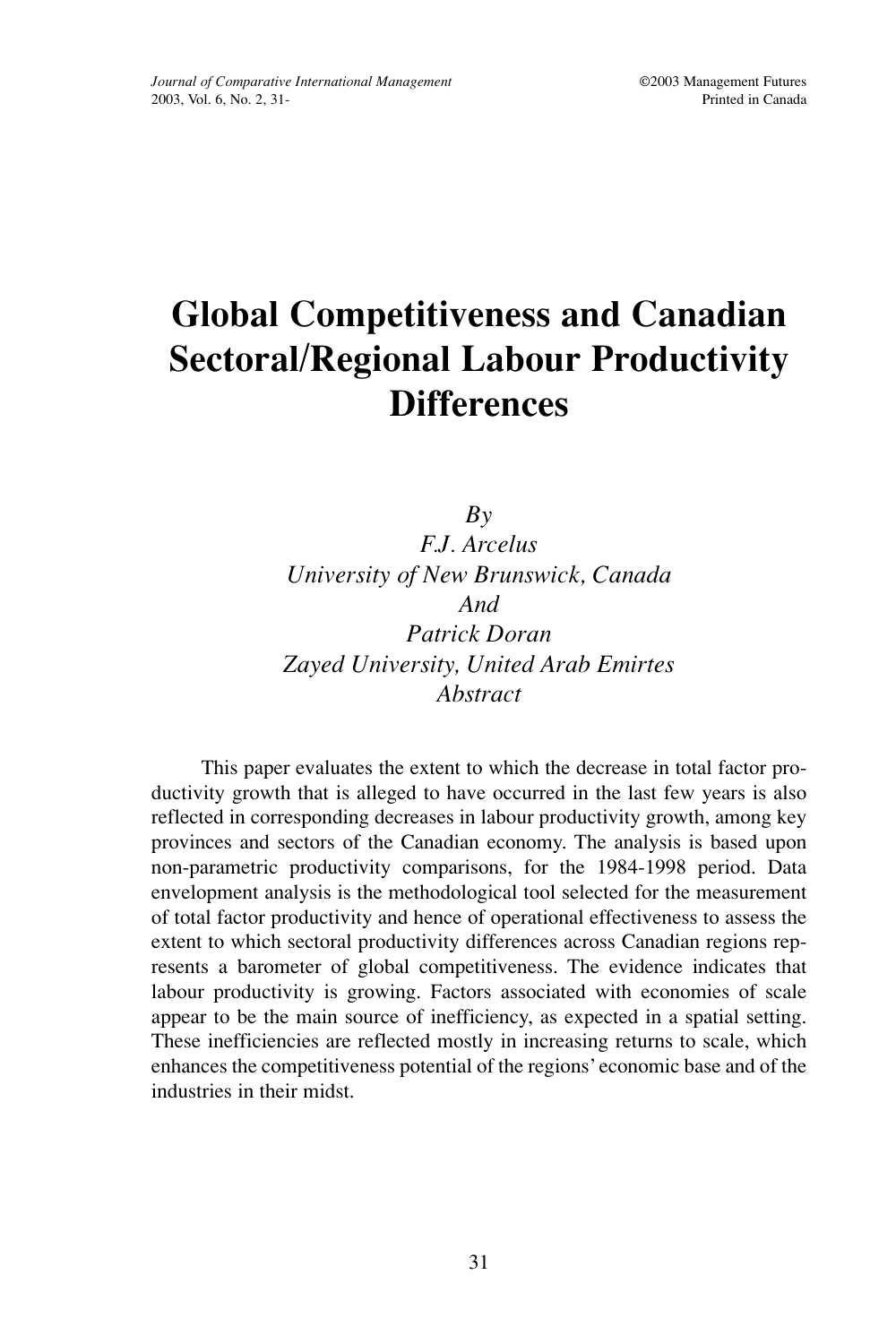#### INTRODUCTION

The crucial role played by labour productivity in economic growth and increased competitiveness, both across regions and worldwide is uncontested. This explains why there has been a substantial revival of interest in regional/sectoral growth and productivity problems. This revival is due largely to two factors. The first is embedded in the increasing political saliency of regional disparity issues and of ways to reduce these differences. Underlying this revival is the realisation, based upon the work of Porter (1990), of three important considerations. First, total factor productivity improvement is the key to increasing a country's global competitiveness and thus to realizing long-term economic success (Ezeala-Harrison, 1995; Perraton, 2003). As Porter and Martin (2000:29) state, "Relentless innovation and upgrading of productivity are the keys to international competitiveness in the modern economy." Second, enhancing labour productivity over time is the only way to consistently increase per capita income (Center for the Study of Living Standards, 1998; Ivanova, et.al., 1997). Third, the trend towards globalization strengthens the case for the role of regions as sources of innovation and comparative advantage (Martin and Sunley, 2003; Porter, 2001, 2002; Staber, 1996). This last point represents the "paradoxical consequence of globalization in which the ever greater integration of national and regional economics into the global one accentuates, rather than minimizes, the significance of the local context for innovative activities." (Wolfe and Gertler, 1999:1)

The second factor relates to the emergence of economic endogenous growth models (Lucas, 1988; Romer, 1990), which have provided alternate explanations for growth and convergence to the neo-classical paradigm (Solow, 1956). Steady-state growth, with short-term deviations attributable exclusively to random shocks, is no longer inevitable. Rather, the role of regional policy is now more interventionist, more interested in sectoral structure and technological diffusion across regions (Gunderson, 1998; Wernerheim and Sharpe, 2003), instead of being purely distributive. Convergence can also be explained with technical progress and efficiency rather than simply through decreases in the marginal productivity of physical capital and it is an important determinant of a firm's location decisions (Gunderson, 1998). Barro and Sala-i-Martin (1995) discuss the differences between the neo-classical and the endogenous growth models and Clark, et.al. (2000) present the main issues associated with the spa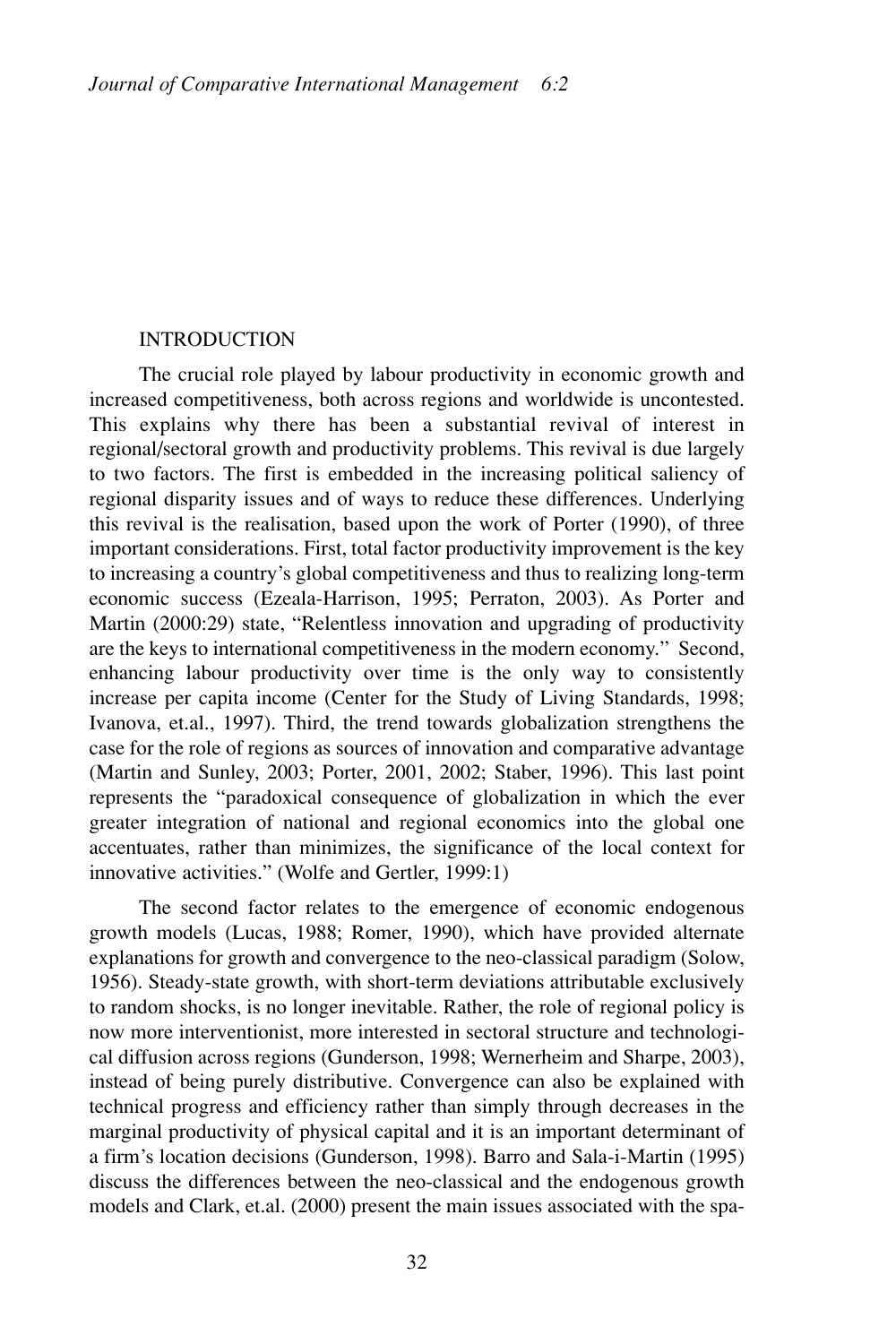tial component of economic growth.

One of the latest of a long line of Canadian regional disparity studies is that prepared by the Centre for the Study of Living Standards (1998). It summarises the main theoretical and empirical issues associate with the productivity of Canadian regions (see also Ezeala-Harrison, 1995; Gunderson, 1995; Porter and Martin, 2000; Wolfe and Gertler, 1999). Its website (http://www.csls.ca) is also the source of all the data used in this paper. Its primary point is that productivity growth represents the key to economic success. Among the main findings of this study, for the purposes of this paper, are the confirmation of the continuous decrease in total factor productivity since 1993, and the importance of the "three-way complementarity between physical capital, human capital, and technological progress" (Centre for the Study of Living Standards, 1998:2)

In view of these trends and especially of labour's crucial saliency in them, this paper revisits the issue of productivity trends of the Canadian regional economies and of the sectors in their midst. Its purpose is to determine the extent to which the decrease in total productivity growth that is alleged to have occurred in the last few years is also reflected in corresponding decreases in labour productivity growth. The analysis is based upon productivity comparisons, for the 1984-1998 period, among three provinces and three sectors of the Canadian economy. The three provinces selected consist of a "have-not" (New Brunswick), a "middle of the road" (Manitoba) and a "have" (Ontario). Two key sectors of the Canadian economy are also selected, namely agriculture and manufacturing, as well as the all-industries counterpart. The model used as a framework of analysis is based upon the non-parametric approach to productivity and efficiency measurement (PEM, hereafter) of Färe, Grosskopf and Lovell (1994) and Färe and Grosskopf (1996). This theoretical construct is briefly described in the next section, to be followed by a discussion of the empirical results. The basic conclusion is that declines in total factor productivity may be attributable to economies-of-scale factors rather than to labour productivity considerations. The Conclusions section expands upon this issue.

## THE METHODOLOGICAL FRAMEWORK

The PEM model is essentially a benchmarking efficiency model, based on the Data Envelopment Analysis (DEA, hereafter) framework (Cooper, et.al., 2000a) and the methodological suggestions of Dyson, et.al. (2001). Each "DMU" (Decision-Making Unit) is measured relative to a best practice frontier, formed by the performance, i.e. the efficiency, of "related" units. Here, a DMU represents a province/sector/year and the related DMUs are the observations for the 1984-1998 period for each province/sector. Following the conclusions reached by the Centre for the Study of Living Standards (1998), the two inputs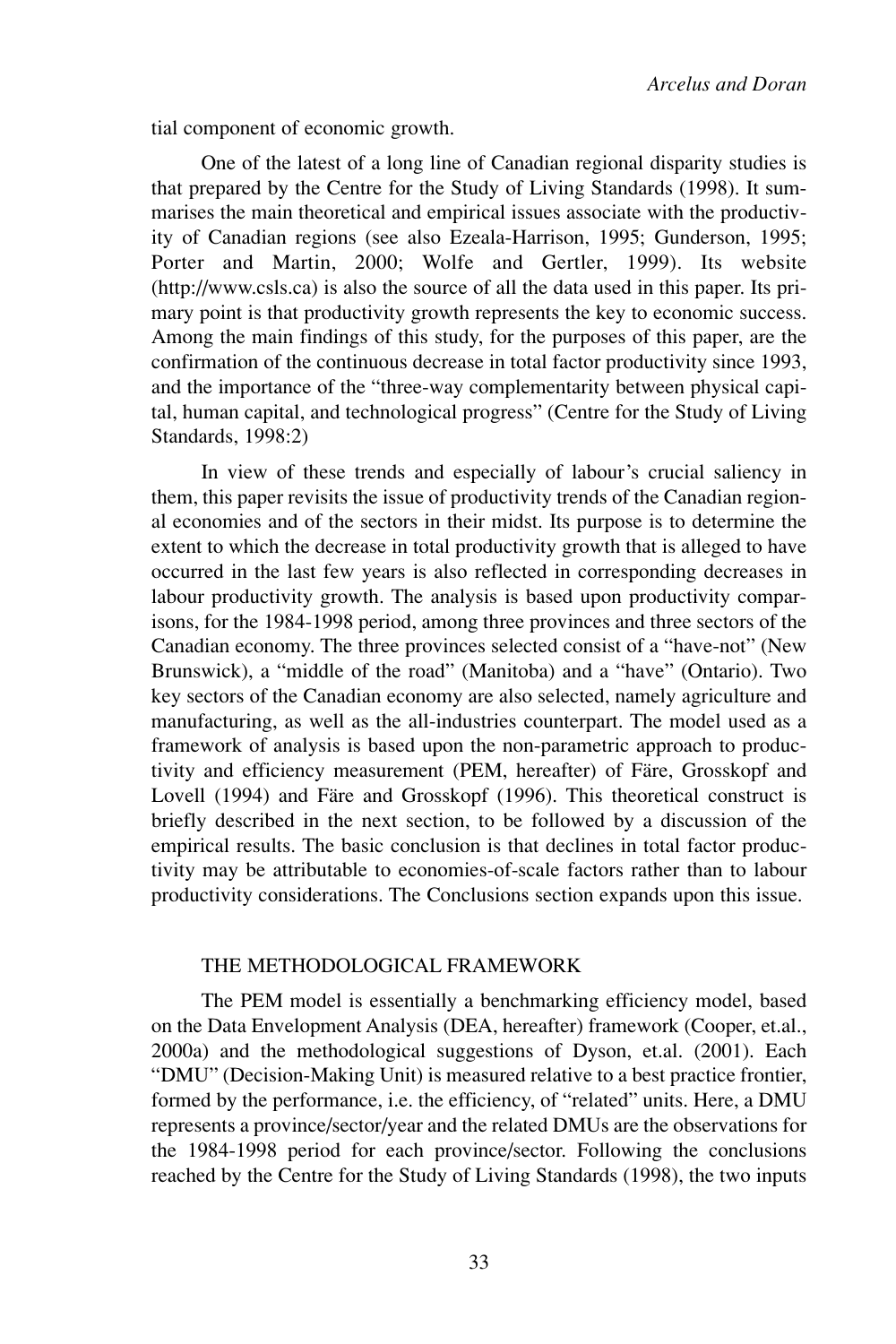associated with each DMU and subsequently used for the computation of the best practice frontier include measures of human and physical capital. Specifically, the two inputs are the total number of hours per year per worker employed (HW) and the capital stock per worker employed (CSW). The output is a measure of the GDP per worker employed, namely the value added per worker employed (VAW). Efficiency is measured in terms of the transformation of the minimum possible number of units of the inputs, HW and CSW, into the maximum possible number of units of the output VAW. Within this context, a DMU is said to be efficient if it is not possible to increase the value of the output without increasing the usage of at least one input. Alternatively, a DMU is said to be efficient if it is not possible to decrease the usage of an input without decreasing the value of the output (Cooper, et.al., 2000a). This definition corresponds to the Pareto-efficiency concept of economics (Varian, 1999).

There are several advantages to using a non-parametric model, such as PEM, over that of its traditional production-function counterpart, to model the input-output relationship. This is primarily due to the ability of PEM to relax four restrictive assumptions embedded in the traditional neoclassical model, based upon the work of Solow (1956) identified in the previous section. These assumptions are (Arcelus and Arocena, 2000:106-107): "(i) the definition of a specific form of an underlying production function that characterizes the existing technology, such as the Cobb-Douglas production function; (ii) constant returns to scale; (iii) an optimizing behaviour, with no room for inefficiencies, be it technical or allocative; and (iv) the use of a Hicks-neutral technological change to calculate total factor productivity." For computational purposes, the first restrictive assumption is the most important one, because it affects directly the estimation of the weights that define the input/output relationship. In PEM, these weights vary with each observation and the determination of their values forms an integral part of the efficiency measurement process. In contrast, the traditional approach requires the computation of coefficients, which are normally constant throughout the time period under consideration because their estimation is based upon a regression-based average-performance criterion. As for the other three, PEM allows for the testing of the hypotheses related to the appropriateness of the assumptions. In fact, as stated earlier, one of the main conclusions of this report is that non-constant returns to scale, a violation of the second assumption, accounts for a large part of the recent decrease in total factor productivity. This justifies the selection of DEA as tool for the measurement of total factor productivity and hence of operational effectiveness to assess the extent to which sectoral productivity differences across Canadian regions represents a barometer of global competitiveness.

The starting point of the efficiency measurement process is the constantreturns-to-scale (Charnes, et.al., 1981) version of the DEA formulation, normally denoted by CCR. In this paper, there are two inputs and one output. For each province/sector combination, let (i) wt , t=1984,...,1998, be the weight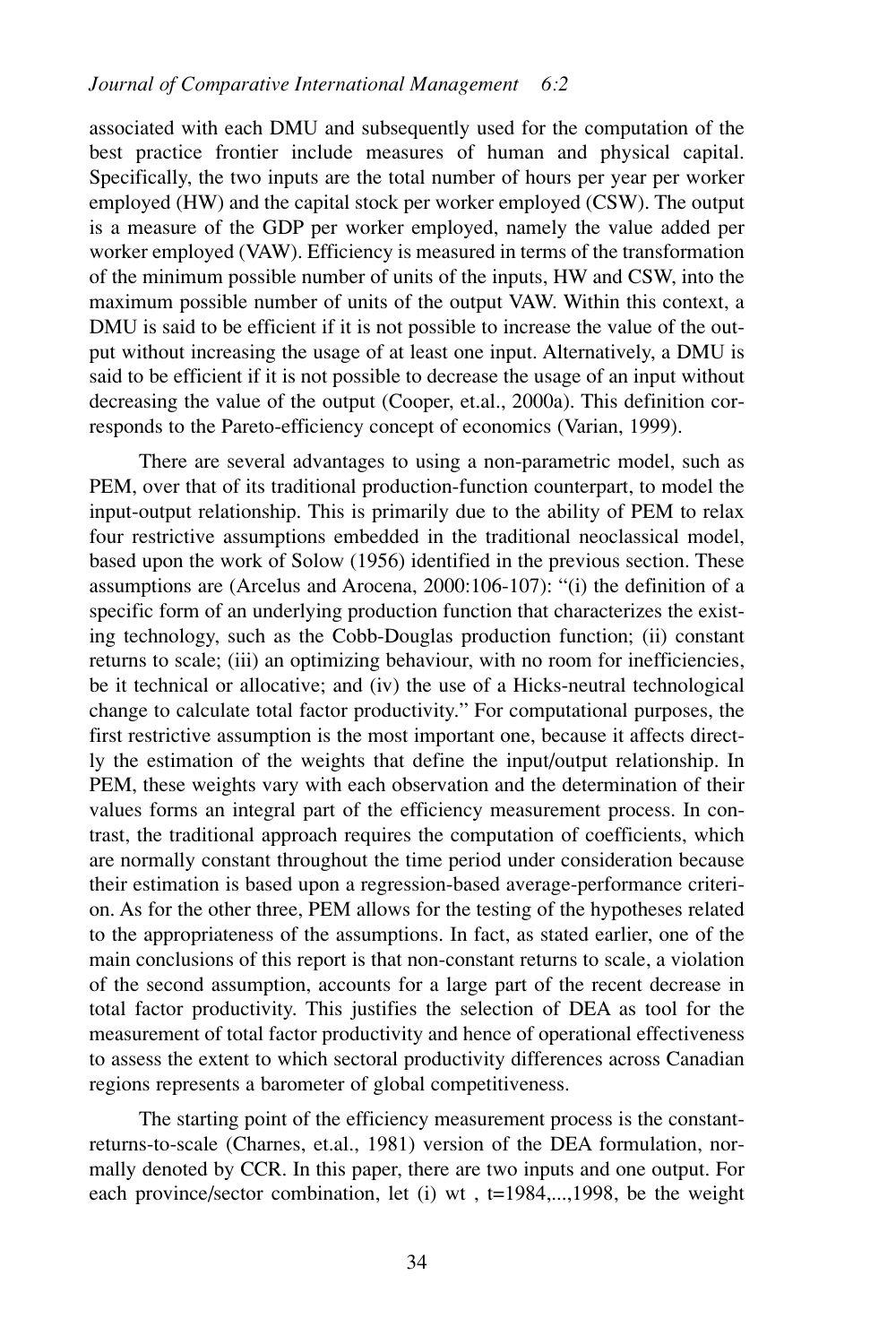assigned to the t-th DMU; (ii) xti be the values of the inputs CSW  $(i=1)$  and HW (i=2) associated with the i-th DMU; and (iii) yt be the corresponding value of the output VAW. Then, the CCR formulation for t-th DMU may be expressed as follows:

The interpretation of the CCR/DEA formulation is straightforward. DEA generates a hypothetical DMU, which is a composite of all t=1984,..., 1998 DMUs under consideration. Each DMU´s efficiency is compared to that of the composite. The inputs of the composite are modelled, in the left-hand side of each input constraint in (2), as the weighted average of the t values for the corresponding input. Similarly, the output of the composite is modelled in the lefthand side of the output constraint in (3), as the weighted average of the output values of the t DMUs. The same weights, i.e. the wts, t=1984,...,1998, are used for the inputs and the output. In accordance to the definition of efficiency alluded to earlier, the objective function, denoted by ( in (1), minimises the proportion of the inputs used in the generation of the output VAW. The right-hand side of (3) indicates that the output level generated by the composite cannot be below that produced by the DMU being evaluated. Similarly, the right-hand side of (2) indicates that the input levels used by the composite in the generation of VAW cannot exceed the efficient input consumption level, i.e. ut xti, of the DMU under evaluation. Finally, (4) merely indicates that the weights must be non-negative.

The development of PEM requires consideration of two additional characteristics of the production process, likely to impact upon the generation of the best practice frontier and thus upon efficiency/productivity computations. These are inputs disposability and returns-to-scale. Weak disposability of inputs, denoted by WDI, indicates the presence of congestion, which implies the need for costly reduction in the production of output to reduce wastage in input utilisation. "Evidence of congestion is present when reductions in one or more inputs can be associated with increases in one or more outputs - or, proceeding in reverse, when increases in one or more inputs can be associated with decreases in one or more outputs - without worsening any other input or output." (Cooper, et.al., 2000a:2) Conversely, strong output disposability, denoted by SDI, indicates absence of congestion and is part of the neoclassical assumptions that are tested in this study. Returns-to-scale is related to the change in output generated by a given change in inputs. Constant returns to scale (CRS) are said to occur when inputs and outputs change at the same rate, whereas variable returns (VRS) are said to occur when inputs and outputs change at a different rate. Evidence of VRS is prevalent in spatial economics, with its cor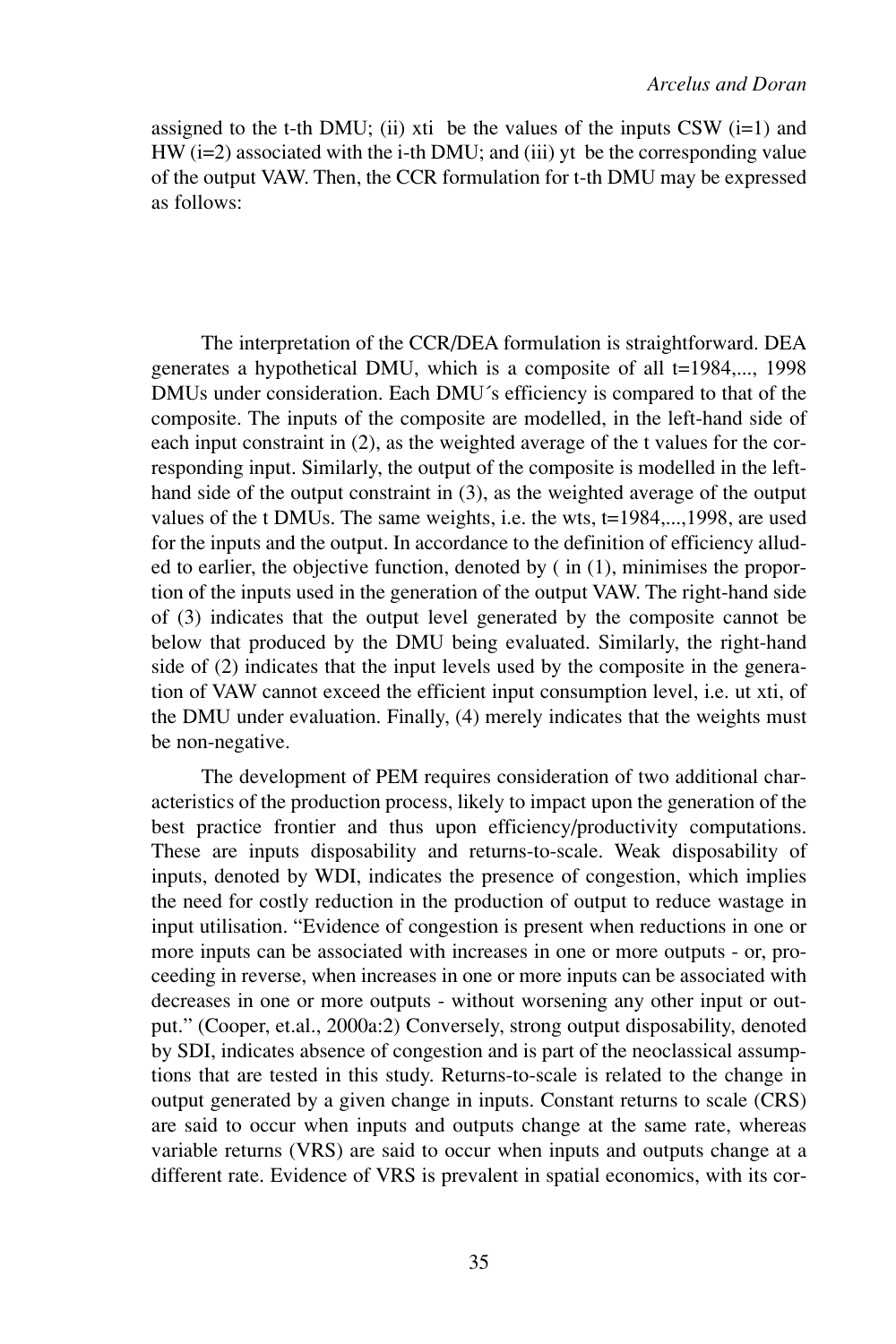responding important impact upon sectoral agglomeration within the regions (Clark, et.al., 2000). Of importance also for the purposes of this paper is whether or not the rate change in the inputs and in the outputs could occur in the same direction (IRS, increasing returns to scale) or if the returns to scale could be non-increasing (NIS).

With these definitions, the computation of the efficiency indices proceeds along the following steps (Färe, et.al., 1994; Färe and Grosskopf, 1998a; Nasierowski and Arcelus, 2003). Let subscripts s and d refer to returns-to-scale and inputs disposability respectively, where (i) s=CRS, VRS, NIS represents the type of returns-to-scale exhibited by the best production frontier; and (ii) d=SDI, WDI identifies the type of disposability of inputs. Further, let usd be the efficiency index with characteristics (s,d), for a province/sector combination. The CCR formulation in (1)-(4) above yields the best practice frontier characterized by  $(s,d)=(CRS, SDI)$ , i.e. by strong disposability  $(SDI)$  of outputs and constant returns to scale (CRS). To test for weak disposability of inputs  $(d=WDI)$ , (2) should be replaced by a strict equality constraint labelled (2). Also, to obtain the VRS and the NIS frontiers, a fifth constraint should be added to the CCR formulation, i.e.

Then, the efficiency indices uCRS, SDI, uVRS, SDI, uVRS, WDI and uNRS,SDI required for the computations are obtained from the DEA formulations categorised, respectively, by  $[(1)-(4)]$ ,  $[(1)-(5)]$ ,  $[(1)$ ,  $(2')$ ,  $(3)-(5)]$  and  $[(1)-(4), (5')]$ . From these indices, it is possible to calculate a congestion index, CI=uVRS,SDI/uVRS,WDI≤1, which measures the extent to which a given DMU is free of congestion. There is also a scale index, SI=uCRS,SDI/uVRS,SDI≤1, which indicates the extent to which a DMU is operating at CRS (SI=1) or not. If not, the scale inefficiency is due to increasing returns-to-scale, if uNIRS,SDI=uCRS,SDI and to DRS (decreasing returns to scale), if uNIRS,SDI>uCRS,SDI. In this way, uCRS,SDI, the original CCR inefficiency measure obtained from (1)-(4), is decomposed into three sources of inefficiency, namely scale, congestion and pure technical inefficiencies, as follows:

$$
uCRS, SDI = (SI)x(CI)x(uVRS, WDI)
$$
 (6)

Based upon this framework of analysis, the next section reviews the empirical results.

#### THE EMPIRICAL RESULTS

Tables 1-3 summarise the efficiency results. As stated earlier, the infor-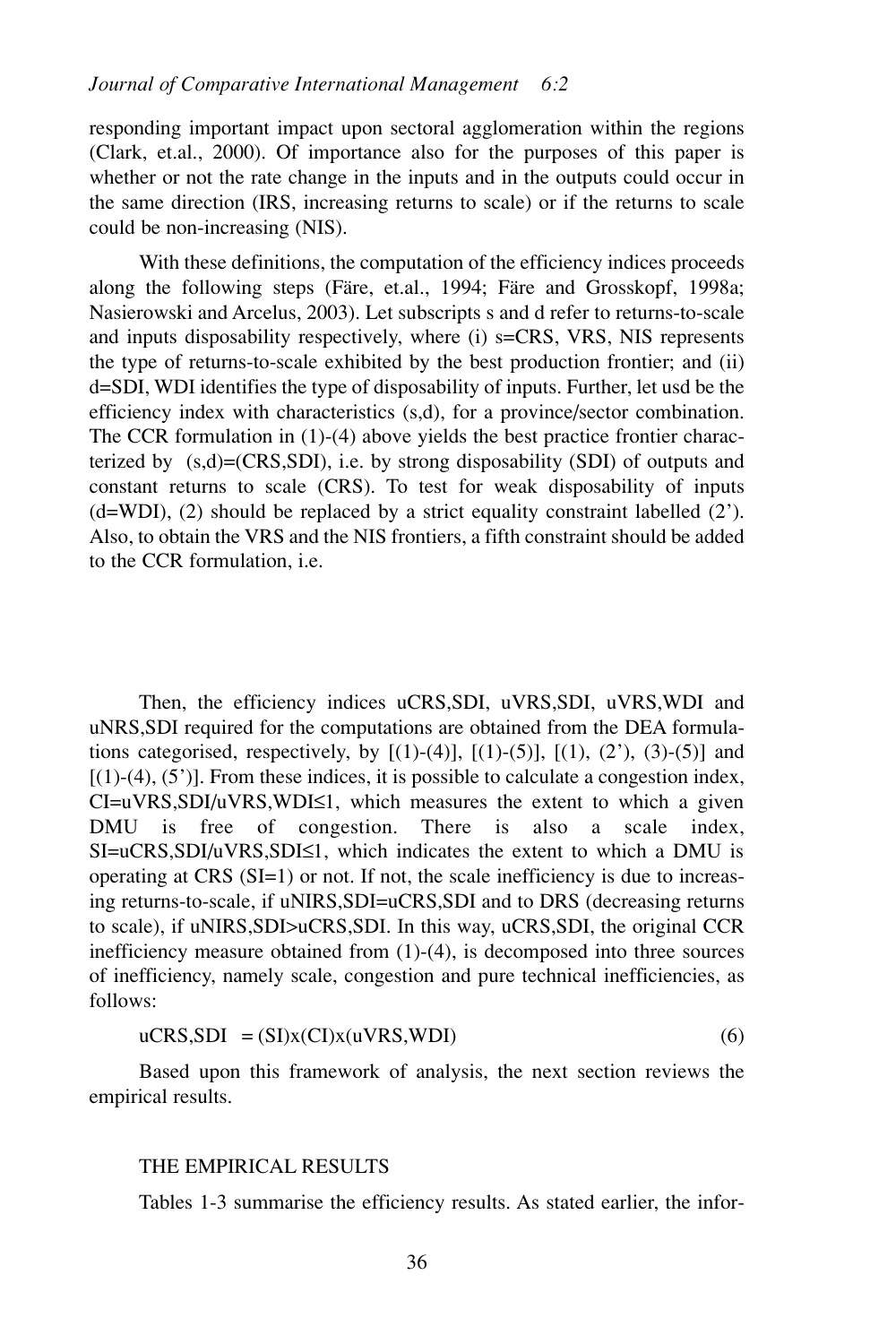mation includes efficiency estimates for the 1984-1998 period, three Canadian provinces, Ontario (Table 1), Manitoba (Table 2) and New Brunswick (Table 3) and three sectors of the economy, agriculture, manufacturing and all industries. Such a cross-section is representative of the Canadian economy. In accordance to the methodology described in the previous section, each table includes four effectiveness indices. These are the usd's, with  $(s,d)$ =  $[(CRS, SDI); (VRS, SDI);$ (VRS,WDI); (NIRS,SDI)]. This is followed by the values for the scale (SI) and congestion (CI) indices and by the determination of the type of returns-to-scale exhibited by each DMU. The discussion that follows emphasises the components of the efficiency/productivity decomposition in (6). All computations have been carried out with the OnFront software package (Färe and Grosskopf, 1998b).

# [PLEASE INSERT TABLES 1, 2 AND 3 ABOUT HERE]

Even a cursory look at the data suggests the following observations. First and foremost, it is clear that the decrease in total factor productivity growth does not apply to its labour component. In fact, extrapolating from the sample results presented in Tables 1-3, the evidence suggests a highly efficient Canadian economy across all sections and regions of the country. Furthermore, from the data on the uCRS,SDI columns, a strong case can be made that (i) the trend is moving in a similar direction (improvement) over time for agriculture and manufacturing; and (ii) labour productivity has remained relatively constant for the "all-industries" sector, with the data fluctuating around the 0.9-1.0 range.

Second, regardless of the degree of inefficiency shown by uCRS,SDI, congestion doe not appear to be a problem. Most of the values of the congestion coefficient, CI, bordering or already at 100% mark, in all three provinces. Equivalently, the values of uVRS,SDI and uVRS,WDI, for any province sector/year combination are almost identical. There are some sectoral differences, with agriculture being the more congested. A testable proposition of this phenomenon is the higher fragmentation of the sector into smaller business units operating into smaller markets. In fact, Manitoba's agriculture, being more export oriented, appears to be the least congested and thus the best able to withstand global competitiveness challenges.

Third, whatever source of inefficiency there is in the data, it appears to be attributable to the scale of operation. The values for the scale index, SI, are almost identical to the corresponding values for uCRS,SDI. Equivalently, the values for uVRS,WDI, the third inefficiency component in (6), are almost 1. From results not shown here but available on request, this claim has also been corroborated by pair-wise statistical comparisons between uCRS,SDI and SI. The evidence is the weakest in New Brunswick agriculture, especially for 1985 and 1987. This indicates the presence of important inefficiencies that are exogenous to those identified in the decomposition of (6). It also ties in with earlier studies (Auer, 1975; Economic Council of Canada, 1975) that identify scale as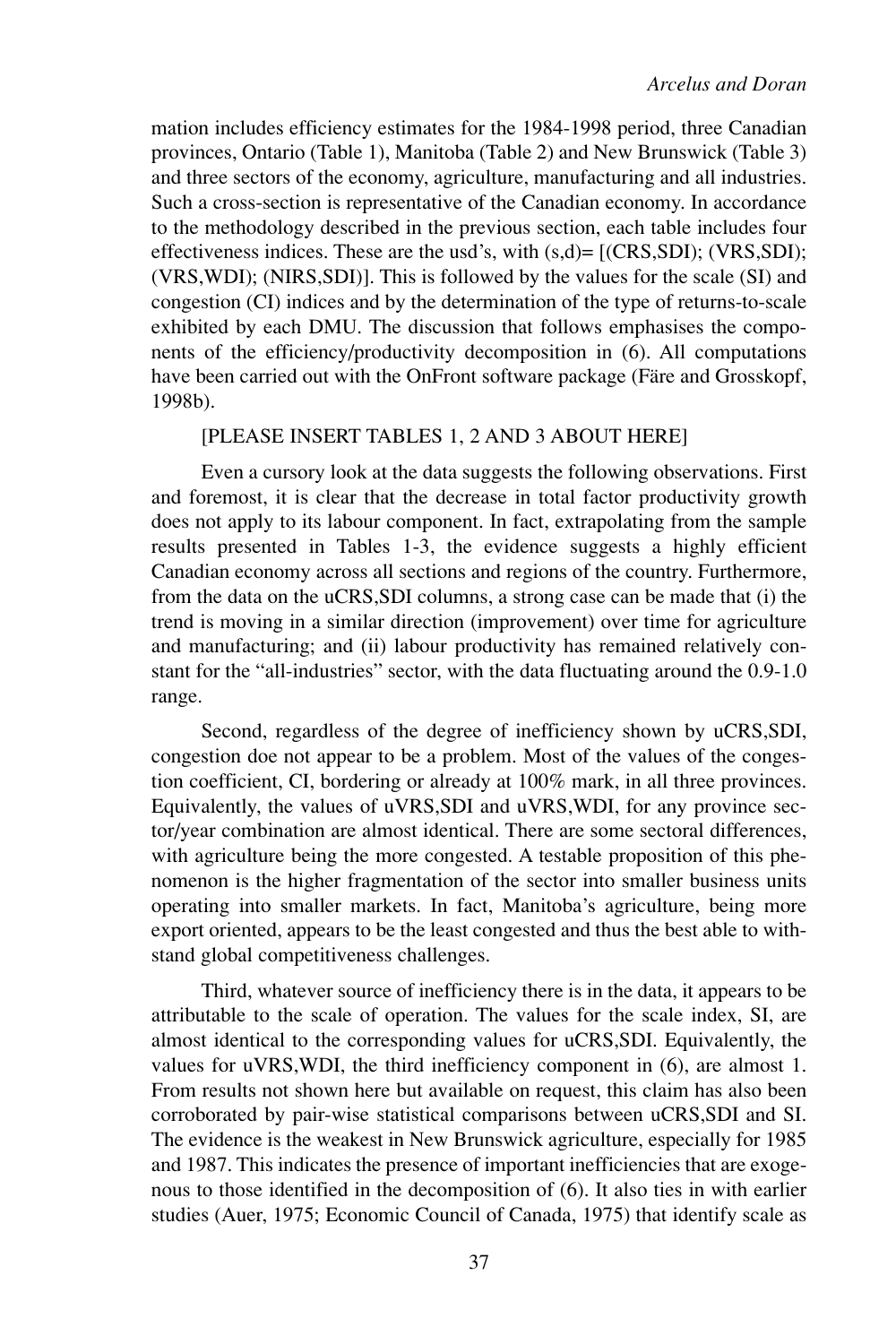the most important factor explaining labour productivity in the poorer provinces.

Fourth, the evidence from the returns-to-scale column indicates that labour productivity throughout the 1984-1998 period under consideration has enjoyed an almost continuous growth at an increasing rate, to judge by the number of ISRs. The data also indicate that such a trend appears to be reversing in the last two years, where CRS predominates, except for the worrisome DSR exhibited by the manufacturing sectors of Ontario and Manitoba. A likely explanation from Production Economics for this phenomenon is that it marks the beginning of a more mature stage of development in the life cycle of these economies.

### SOME CONCLUDING COMMENTS

This paper has endeavoured to determine whether labour productivity across a sample of regions and sectors of the Canadian economy has followed the decreasing trend exhibited by total factor productivity in the last 20 years and thus become a hindrance to meeting the competitiveness challenges from abroad. On the basis of the evidence presented here, the answer is unequivocally in the negative. The analysis has been placed within the context of a nonparametric productivity approach, based upon the DEA methodology. One of the main imports of the analysis is the three-way decomposition of the degree of inefficiency. The saliency of the first two, i.e. of the congestion and of the scale factors, can be assessed in the paper itself. The other, dealing with the residual or pure technical efficiency factor, cannot be explained by the model and requires further analysis.

Once other factors are taken into consideration, the evidence is quite clear that labour productivity is growing. This result by itself augurs high degrees of global competitiveness in the future, for the regions and sectors under study. Scale appears to be the main source of inefficiency, as expected in a spatial setting. The evidence also suggests some areas where further investigation is certainly warranted. New Brunswick agriculture seems to suffer from some special inefficiency concerns, for reasons related neither to scale nor to congestion. Determining the nature of these concerns is outside the scope of this paper and thus requires further investigation. The end of increasing returns-to-scale also deserves further treatment, since it has serious implications for the development of employment and inflation policies. Another important issue is the search for the reasons for the productivity growth decreases, now that decreases in labour productivity growth have been ruled out as a determinant. Even though the literature is quite abundant on this topic (Centre for the Study of Living Standards, 1998; Ezeala-Harrison, 1995; Gunderson, 1995; Porter and Martin, 2000; Wolfe and Gertler, 1999), no generally acceptable conclusions have been reached and it also remains subject of additional work.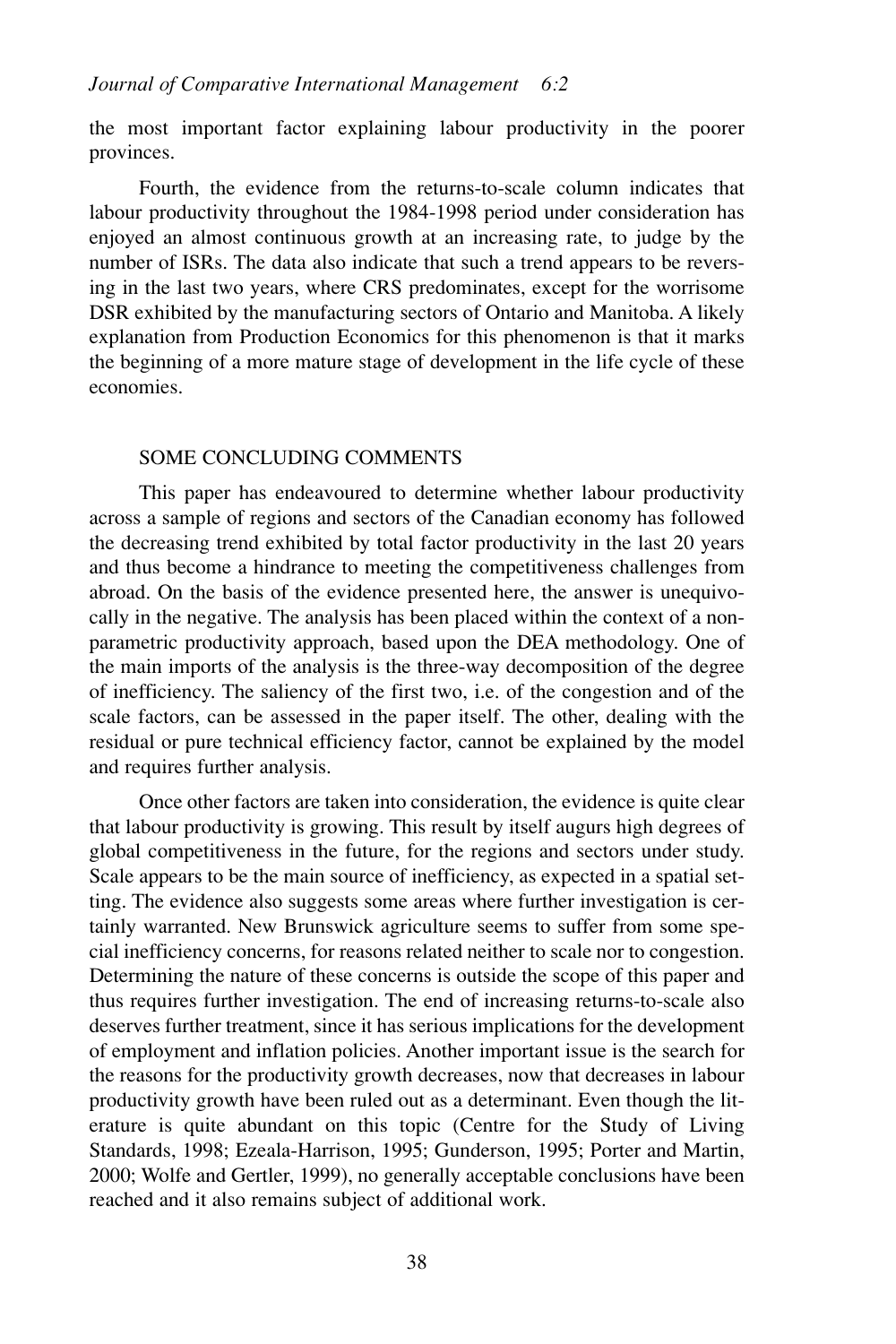Finally, inefficiency appears to be primarily due to the fact that these economies are exhibiting increasing returns-to-scale. Together with their normally small size, regions/sectors exhibiting increasing returns are normally associated with the earlier stages of growth. Whereas these trends are promising in terms of improving their global competitiveness position, it is worth keeping in mind that "(t)he way forward for Canada to greater competitiveness is through uniqueness not replication, through bold strategy choice not operational effectiveness." (Porter and Martin, 2000, p. 24) Early indications from the negative results on total factor productivity indicate that maybe Canada has not fully heeded the warning of Porter (1991) and thus too many sectors still follow the imitation/replication approach rather than the innovative approach. The study of these and other issues justify additional research.

# ACKNOWLEDGEMENTS

Financial assistance for the completion of this research from the Natural Science and Engineering Research Council to the first mentioned author and from the Faculty of Administration of the University of New Brunswick to both authors is gratefully acknowledged

# **REFERENCES**

Arcelus, F. and Arocena, P. (2000). Convergence and productive efficiency in fourteen OECD countries: a non-parametric approach, International Journal of Production Economics, 66, 105-117.

Auer, L. (1975). Disparities of Productivity and Growth in Canada, Ottawa: Economic Council of Canada.

Barro, R. and Sala-i-Martin, X. (1995). Economic Growth, Boston: McGraw Hill.

Centre for the Study of Living Standards, (1998). Productivity: Key to Economic Success, Ottawa.

Charnes, A., Cooper, W.W. and Rhodes, E. (1981). Data envelopment analysis as an approach to evaluating program and managerial efficiency - with an application to the program follow-through experiment in U.S. public education, Management Science, 27, 668-688.

Clark, G.L., Feldman, M. and Gertler, M.S. (2000). Oxford Handbook of Economic Geography, Oxford: Oxford University Press.

Cooper, W.W., Seiford, L.M. and Tone, K. (2000a). Data Envelopment Analysis, Boston: Kluwer.

Cooper, W.W., Seiford, L.M. and Zhu, J. (2000b). A unified model approach for evaluating inefficiency and congestion with associated measures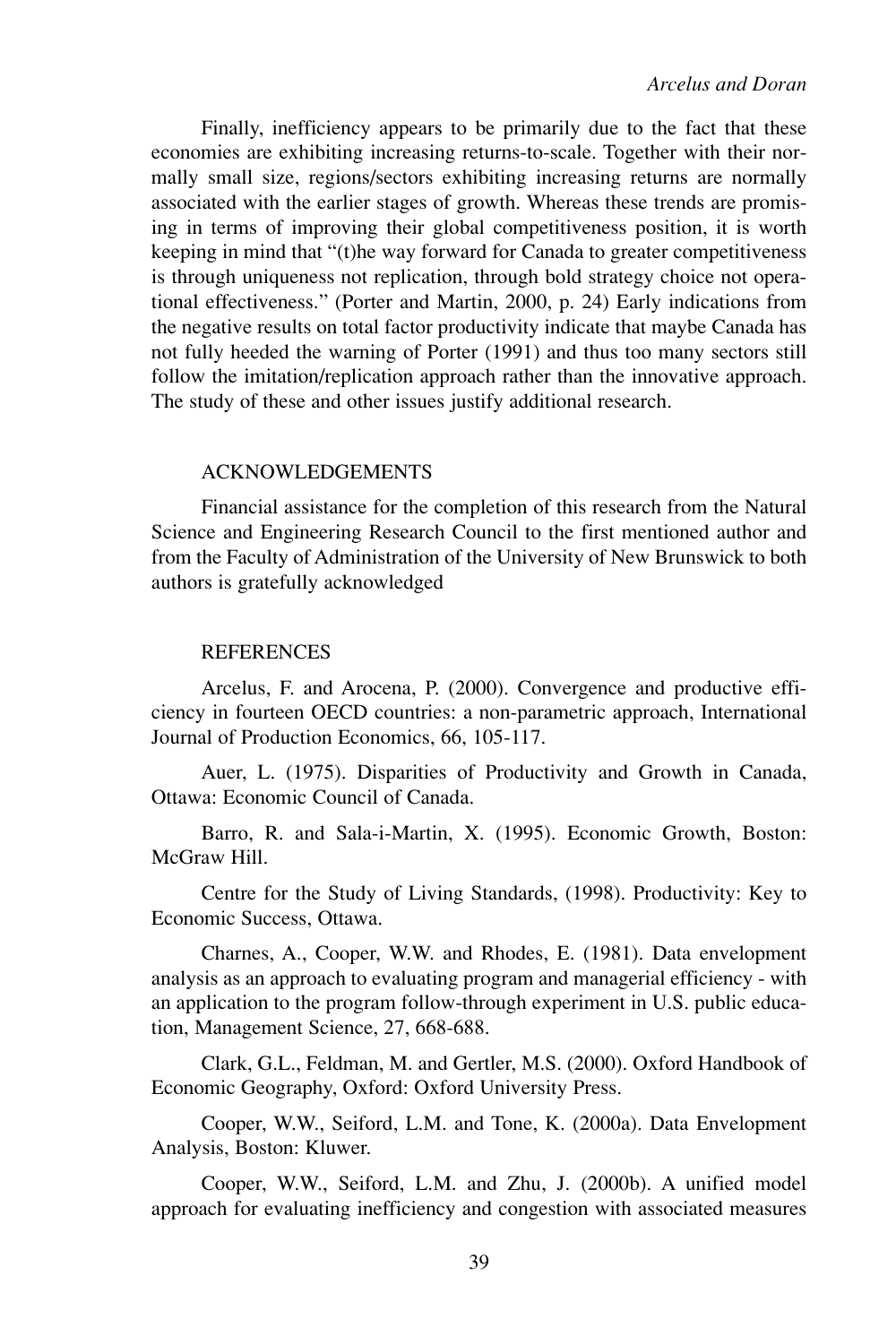in DEA, Socio-Economic Planning, 24, 1-25.

Dyson, R.G., Allen, R., Camanho, A.S., Podinovski, V.V., Sarrico, C.S. and Shale, E.A. (2001). Pitfalls and Protocols in DEA, European Journal of Operational Research, 132, 245-259.

Economic Council of Canada (1975). Chapter 5: Behind Labour Productivity Differences, in Living Together, Ottawa: Queen's Printer.

Ezeala-Harrison, F. (1995). Canada's global competitiveness challenge: trade performance versus total factor productivity measures, American Journal of Economics and Sociology, 54, 57-76.

Färe, R. and Grosskopf, S. (1996). Intertemporal Production Frontiers, Boston; Kluwer.

Färe, R. and Grosskopf, S. (1998a). Reference Guide to OnFront, Lund: Economic Measurement and Quality i Lund AB.

Färe, R. and Grosskopf, S. (1998b). User´s Guide to OnFront Lund: Economic Measurement and Quality i Lund AB.

Färe, R., Grosskopf, S. and Lovell, C.A.K. (1994). Production Frontiers, Cambridge: Cambridge University Press.

Gunderson, M. (1998). Regional impacts of trade and investment on labour, Canadian Journal of Regional Science, 23, 197-225.

Ivanova, I.M., Arcelus, F.J. and Srinivasan, G. (1997). Assessing country differences in international competitiveness, Journal of International Management, 3, 89-118.

Lucas, R. (1988). On the mechanics of economic development, Journal of Monetary Economics, 22, 3-42.

Martin, R. and Sunley, P. (2003). Deconstructing clusters: chaotic concept or policy panacea?, Journal of Economic Geography, 3, 5-35.

Nasierowski, W.and Arcelus, F.J. (2003). On the efficiency of national innovation systems, Socio-Economic Planning Sciences, 37, 215-234.

Perraton, J. (2003). Balance of payments, constrained growth and developing countries: an examination of Thirlwall's hypothesis, International Review of Applied Economics, 17, 1-22.

Porter, M. (1990). The Competitive Advantage of Nations, New York: Free Press.

Porter, M. (1991). Canada at the Crossroads, Ottawa: Business Council on National Issues.

Porter, M. (2001). Regions and the New Economics of Competition, in A. Scott (Ed.) Global City Regions, Oxford: Blackwell, 139-152.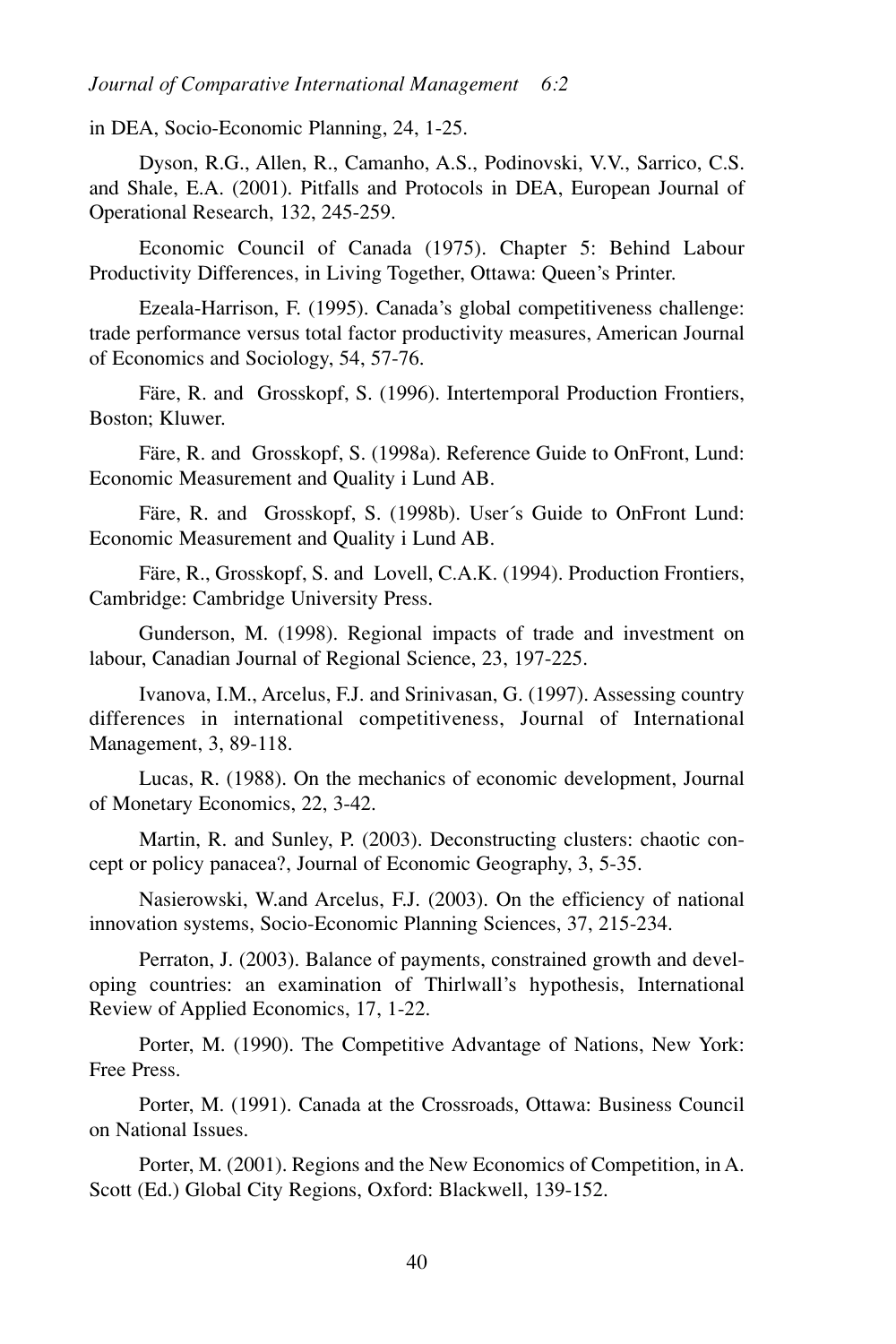Porter, M. (2002). Regional Foundations of Competitiveness and Implications for Government Policy. Paper presented at the Department of Tyrade and Industry Workshop on Regional Competitiveness, DTI, London.

Porter, M. and Martin, R. (2000). Canadian Competitiveness: Nine Years after the Crossroads. Paper presented at the CSLS Conference on the Canada-U.S. Manufacturing Productivity Gap, Ottawa.

Romer, P. (1990). Endogenous technological change, Journal of Political Economy, 98, 71-102.

Solow, R. (1956). A contribution to the theory of economic growth, Quarterly Journal of Economics, 70, 65-94.

Staber, U. (1996). Networks and Regional Development: Perspectives and Unresolved Issues, in U. Staber, N. Schaefer and B. Sharma, B. (Eds.) Business Networks: Prospects for Regional Development, Berlin: Walter de Gruyter, 1-23.

Varian, H.R. (1999). Intermediate Economics, New York: Norton.

Wernerheim, C.M. and Sharpe, C. (2003). "High order" producer services in metropolitan Canada: how footloose are they?, Regional Studies, 37, 469- 490.

Wolfe, D. and Gertlet, M. (1999). Globalization and Economic Structuring in Ontario: From Industrial Heartland to Learning Region? Paper presented at the NECSTS/RICTES-99 Conference on Regional Innovation Systems in Europe, Donostia, Spain.

Table 1: Efficiency Results for Ontario

Sector

Year

uCRS,SDI

SI

uVRS,SDI

uVRS,WDI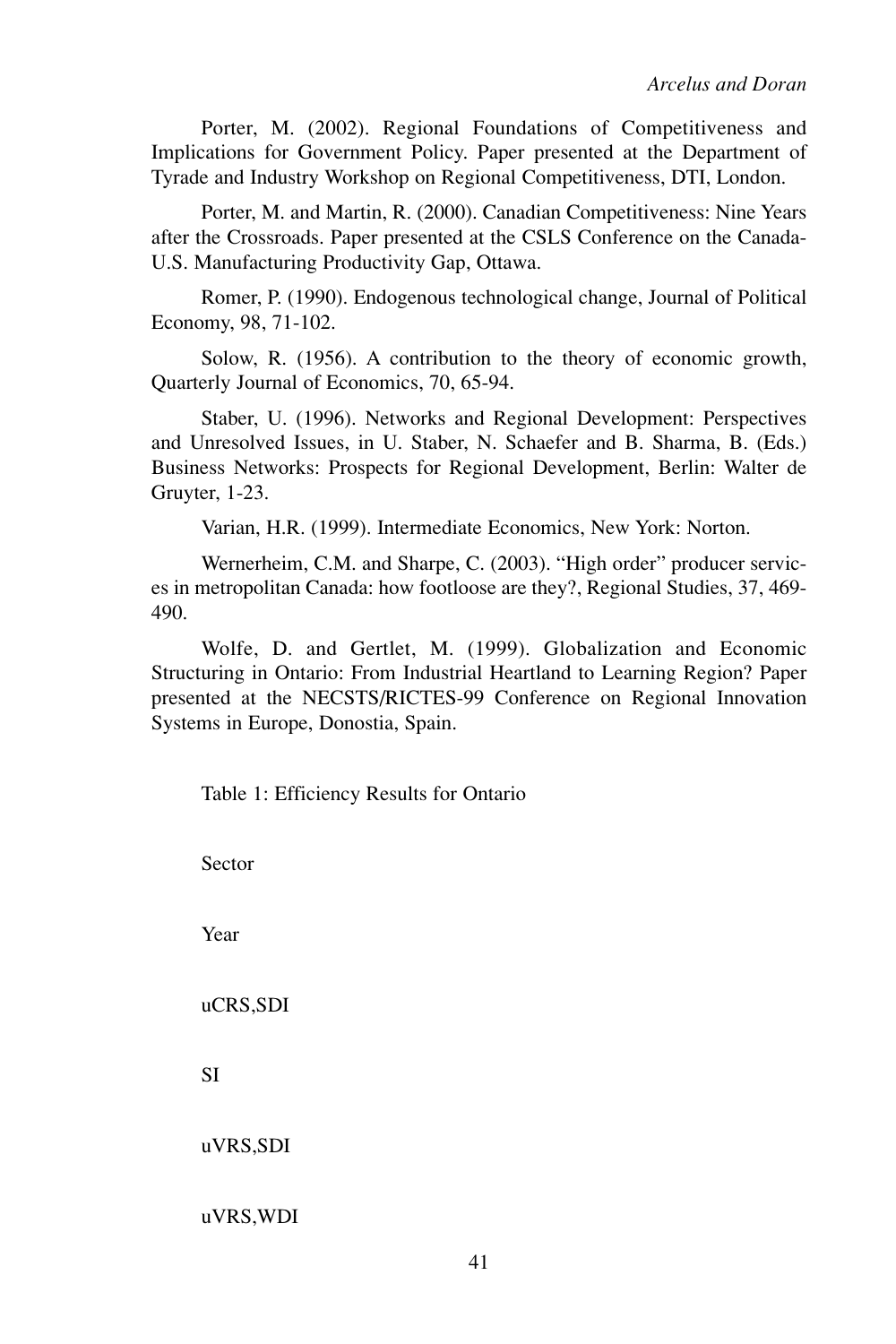| CI                     |
|------------------------|
| uNRS,SDI               |
| $\overline{\text{RS}}$ |
| All Industries         |
| 1984                   |
| 0.96                   |
| 0.96                   |
| $\mathbf 1$            |
| $\mathbf{1}$           |
| $\mathbf{1}$           |
| 0.96                   |
| <b>IRS</b>             |
|                        |
| 1985                   |
| 0.99                   |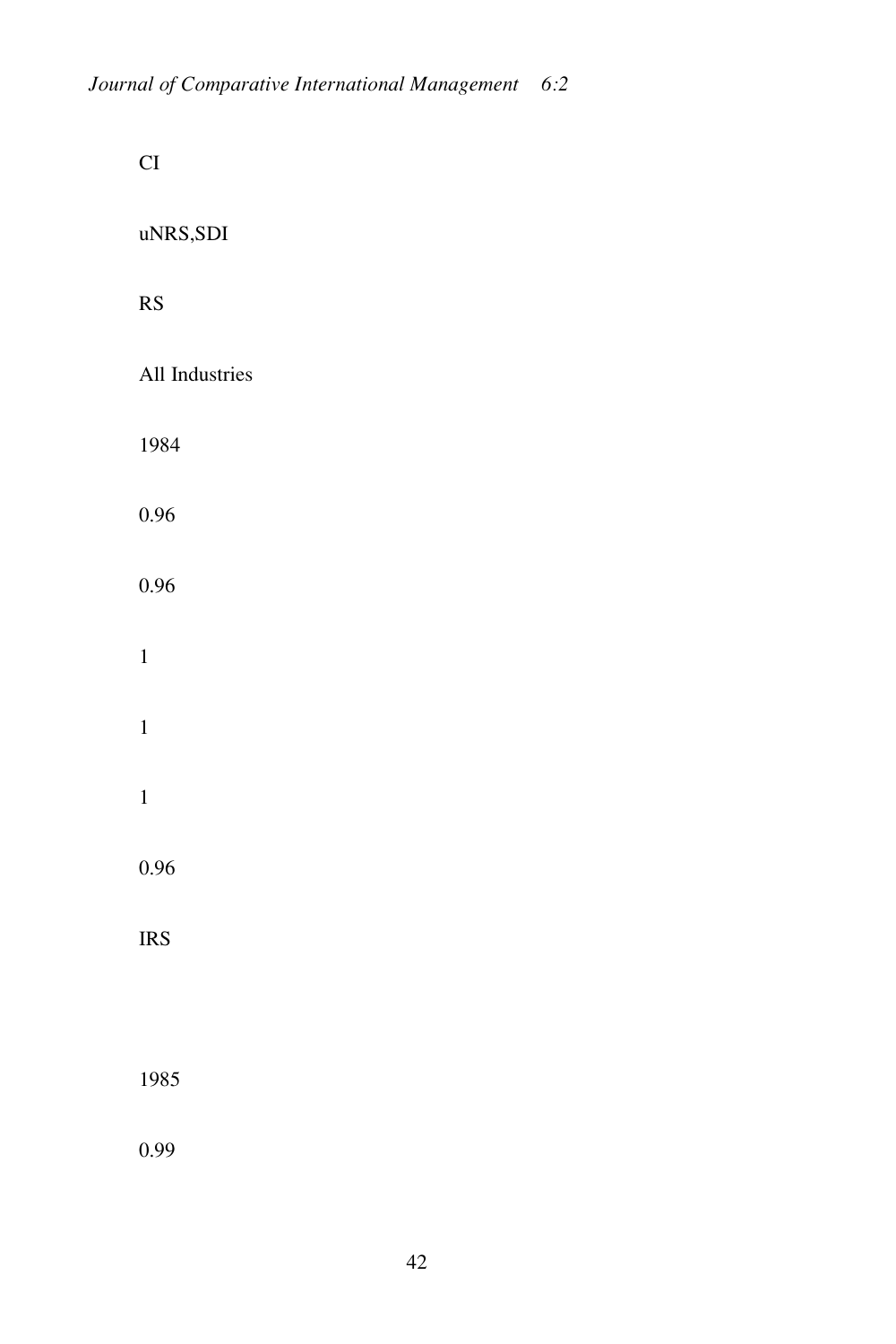| 0.99         |  |  |  |
|--------------|--|--|--|
| $\mathbf{1}$ |  |  |  |
| $\mathbf{1}$ |  |  |  |
| $\mathbf{1}$ |  |  |  |
| 0.99         |  |  |  |
| <b>IRS</b>   |  |  |  |
|              |  |  |  |
| 1986         |  |  |  |
| 0.99         |  |  |  |
| 0.99         |  |  |  |
| $\mathbf{1}$ |  |  |  |
| $\mathbf{1}$ |  |  |  |
| $\mathbf{1}$ |  |  |  |
| 0.99         |  |  |  |
| <b>IRS</b>   |  |  |  |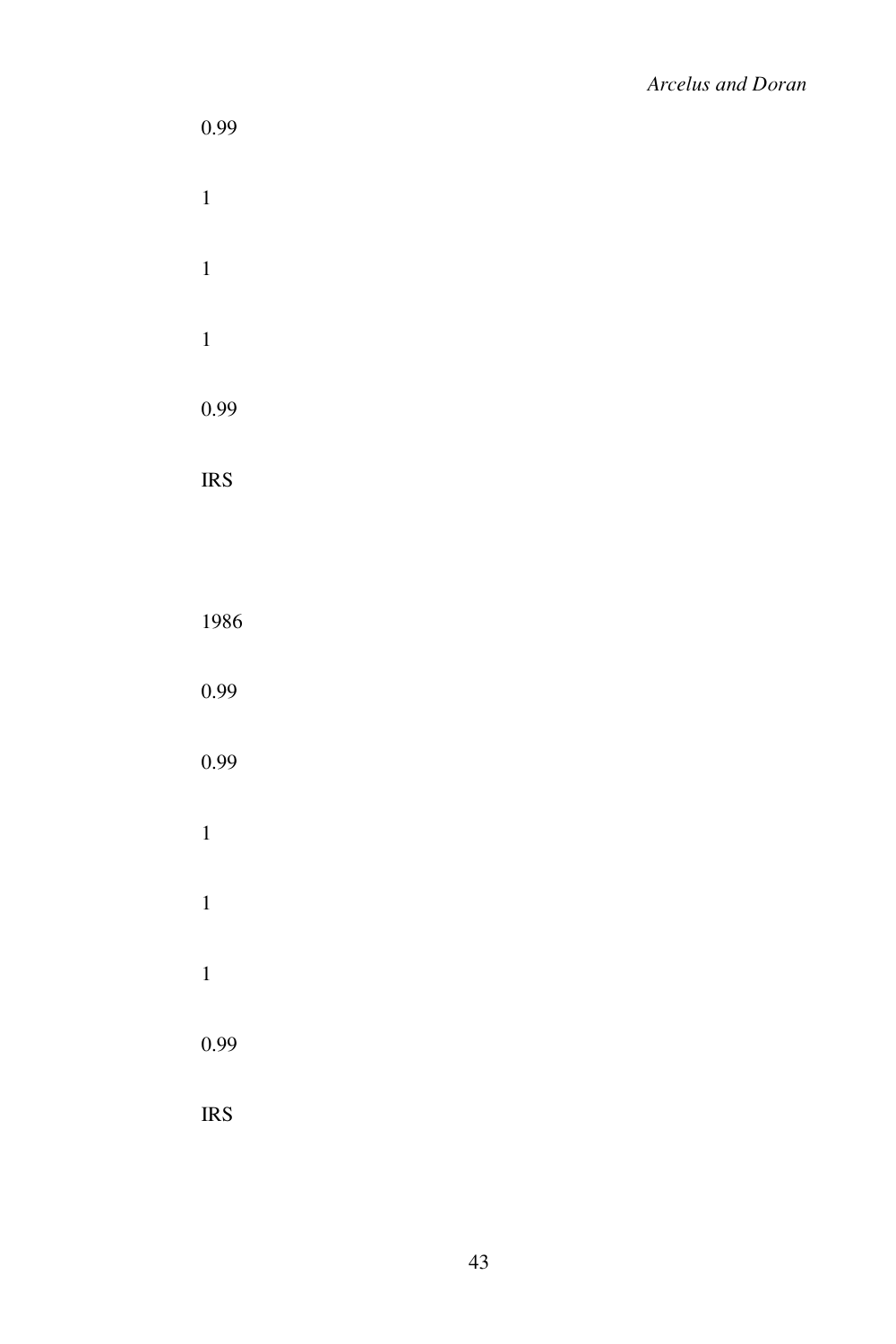| 1987         |  |  |  |
|--------------|--|--|--|
| $\mathbf{1}$ |  |  |  |
| $\mathbf{1}$ |  |  |  |
| $\mathbf{1}$ |  |  |  |
| $\mathbf{1}$ |  |  |  |
| $\mathbf{1}$ |  |  |  |
| $\mathbf{1}$ |  |  |  |
| <b>CRS</b>   |  |  |  |
|              |  |  |  |
| 1988         |  |  |  |
| 0.99         |  |  |  |
| $\mathbf{1}$ |  |  |  |
| $\mathbf{1}$ |  |  |  |
| $\mathbf{1}$ |  |  |  |
| $\mathbf{1}$ |  |  |  |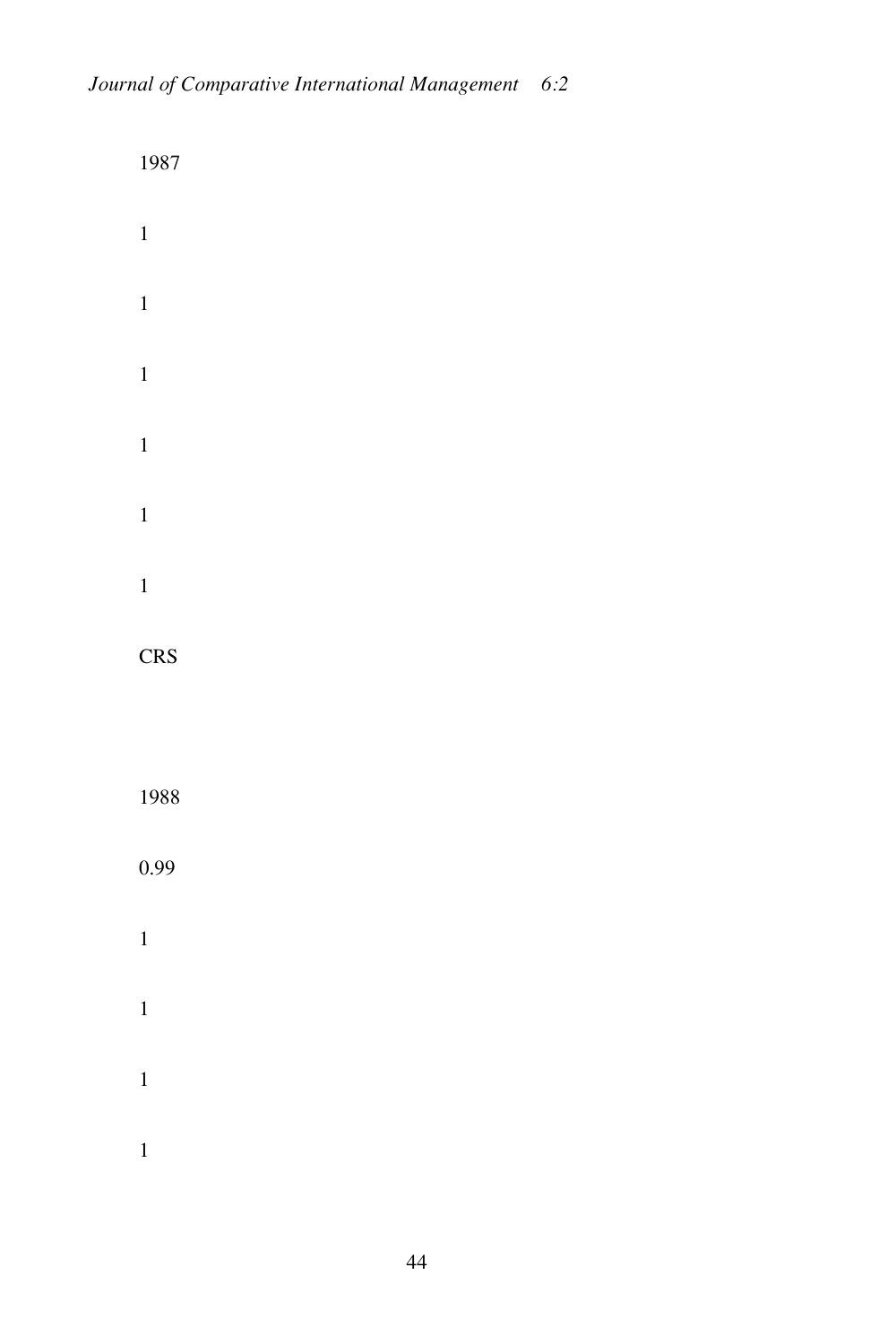| 0.99         |  |  |  |
|--------------|--|--|--|
| <b>CRS</b>   |  |  |  |
|              |  |  |  |
| 1989         |  |  |  |
| $0.97\,$     |  |  |  |
| 0.99         |  |  |  |
| 0.98         |  |  |  |
| 0.98         |  |  |  |
| $\mathbf{1}$ |  |  |  |
| 0.97         |  |  |  |
| <b>IRS</b>   |  |  |  |
|              |  |  |  |
| 1990         |  |  |  |
| 0.92         |  |  |  |
| 0.94         |  |  |  |
| 0.98         |  |  |  |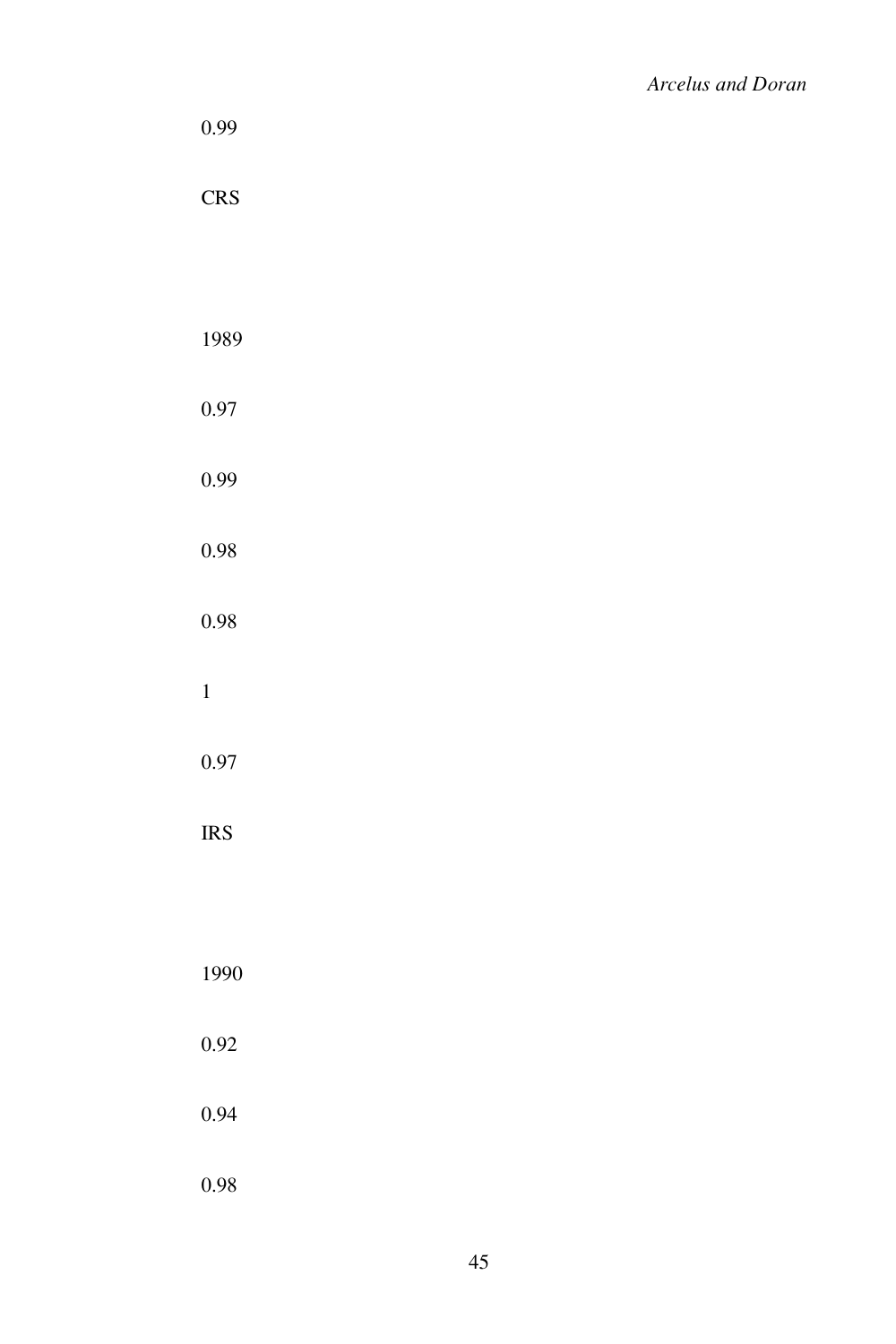| 0.98         |  |  |  |
|--------------|--|--|--|
| $\mathbf 1$  |  |  |  |
| 0.92         |  |  |  |
| <b>IRS</b>   |  |  |  |
|              |  |  |  |
| 1991         |  |  |  |
| 0.93         |  |  |  |
| 0.94         |  |  |  |
| 0.99         |  |  |  |
| 0.99         |  |  |  |
| $\mathbf{1}$ |  |  |  |
| 0.93         |  |  |  |
| <b>IRS</b>   |  |  |  |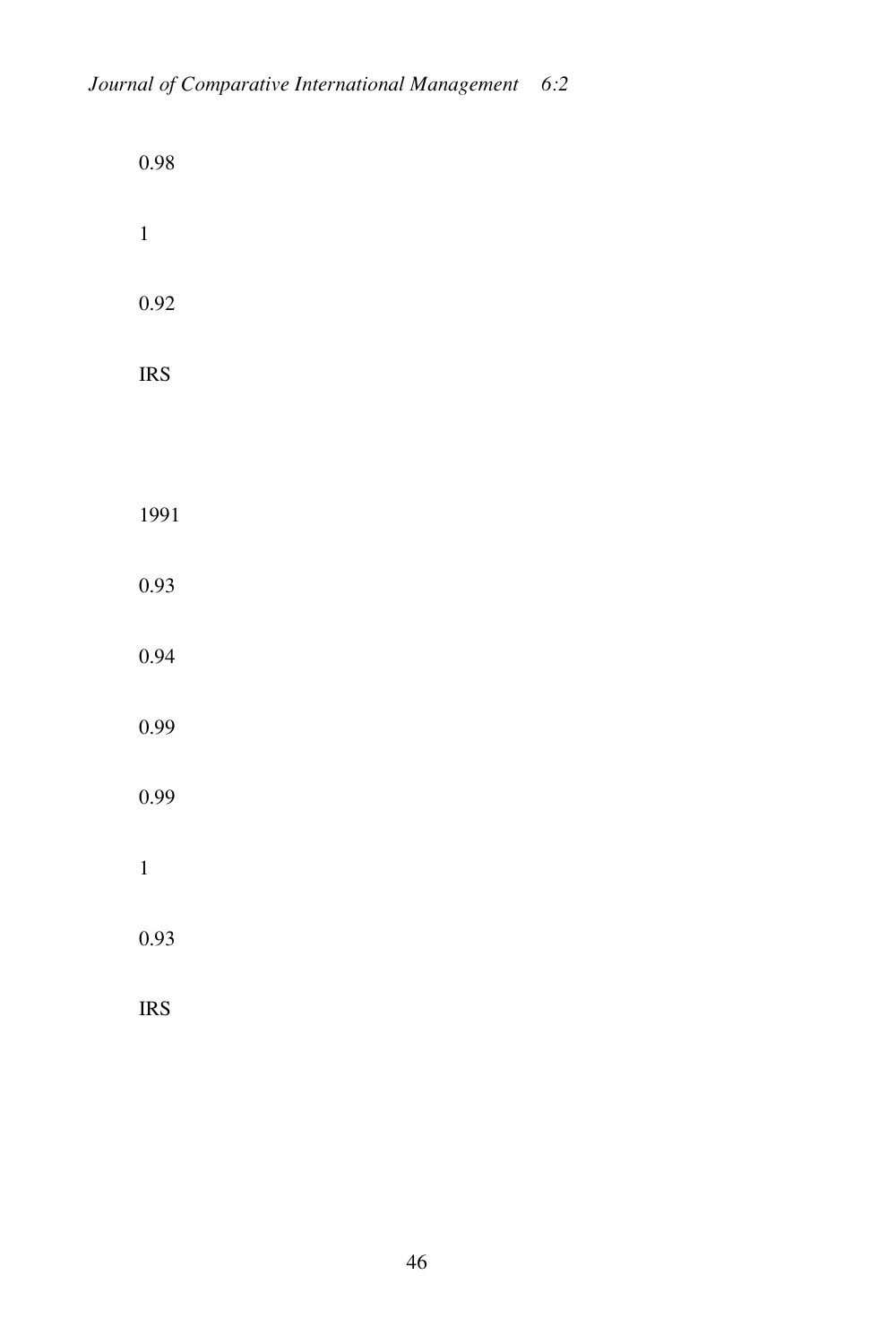| 1992         |  |  |  |
|--------------|--|--|--|
| 0.96         |  |  |  |
| 0.96         |  |  |  |
| $\mathbf{1}$ |  |  |  |
| $\mathbf{1}$ |  |  |  |
| $\mathbf{1}$ |  |  |  |
| 0.96         |  |  |  |
| <b>IRS</b>   |  |  |  |
|              |  |  |  |
| 1993         |  |  |  |
| 0.94         |  |  |  |
| 0.95         |  |  |  |
| 0.99         |  |  |  |
| 0.99         |  |  |  |
| $\mathbf{1}$ |  |  |  |
| 0.94         |  |  |  |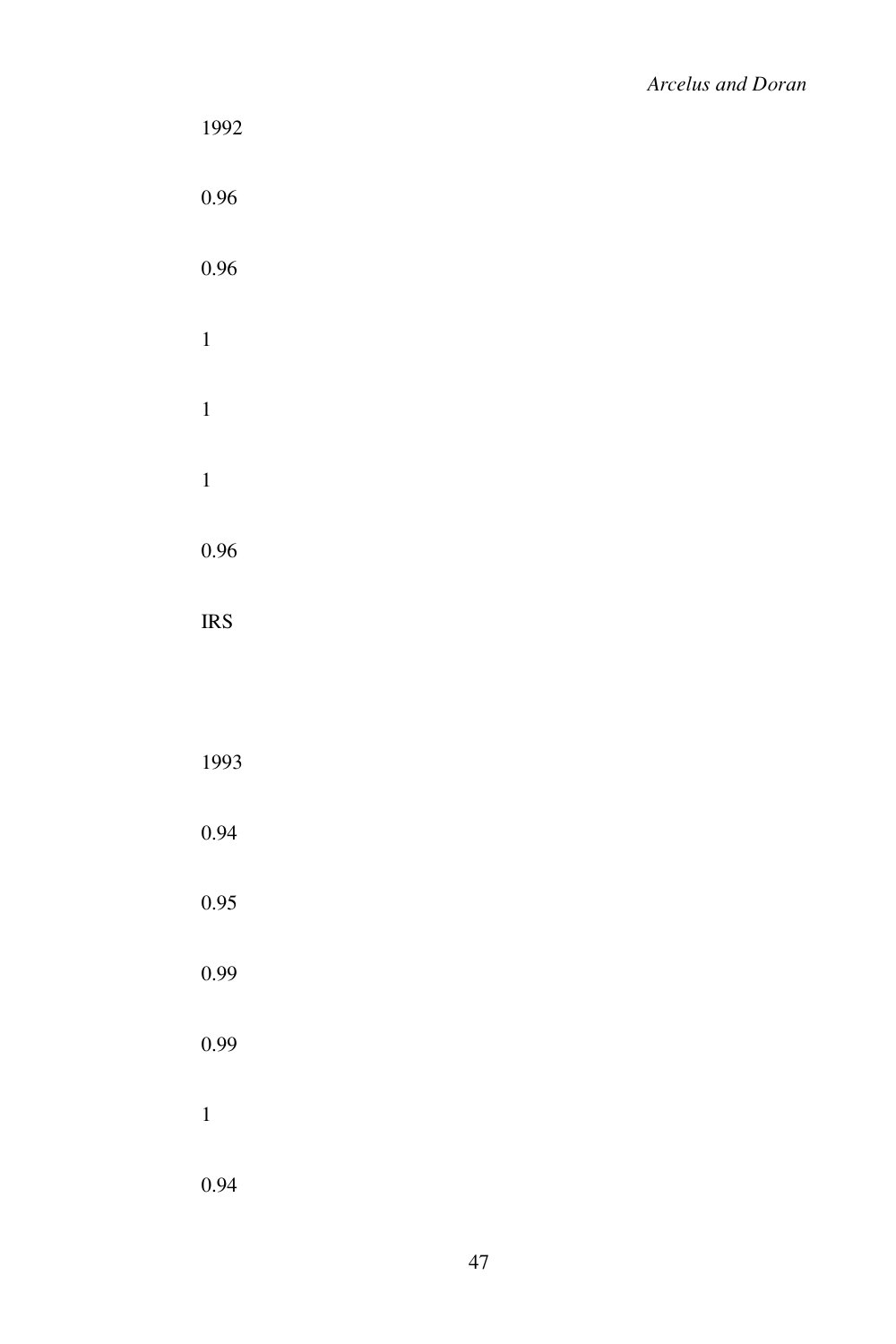| <b>IRS</b>   |  |  |  |
|--------------|--|--|--|
|              |  |  |  |
| 1994         |  |  |  |
| 0.95         |  |  |  |
| 0.97         |  |  |  |
| 0.99         |  |  |  |
| 0.99         |  |  |  |
| $\mathbf{1}$ |  |  |  |
| 0.95         |  |  |  |
| <b>IRS</b>   |  |  |  |
|              |  |  |  |
| 1995         |  |  |  |
| 0.99         |  |  |  |
| 0.99         |  |  |  |
| $\mathbf{1}$ |  |  |  |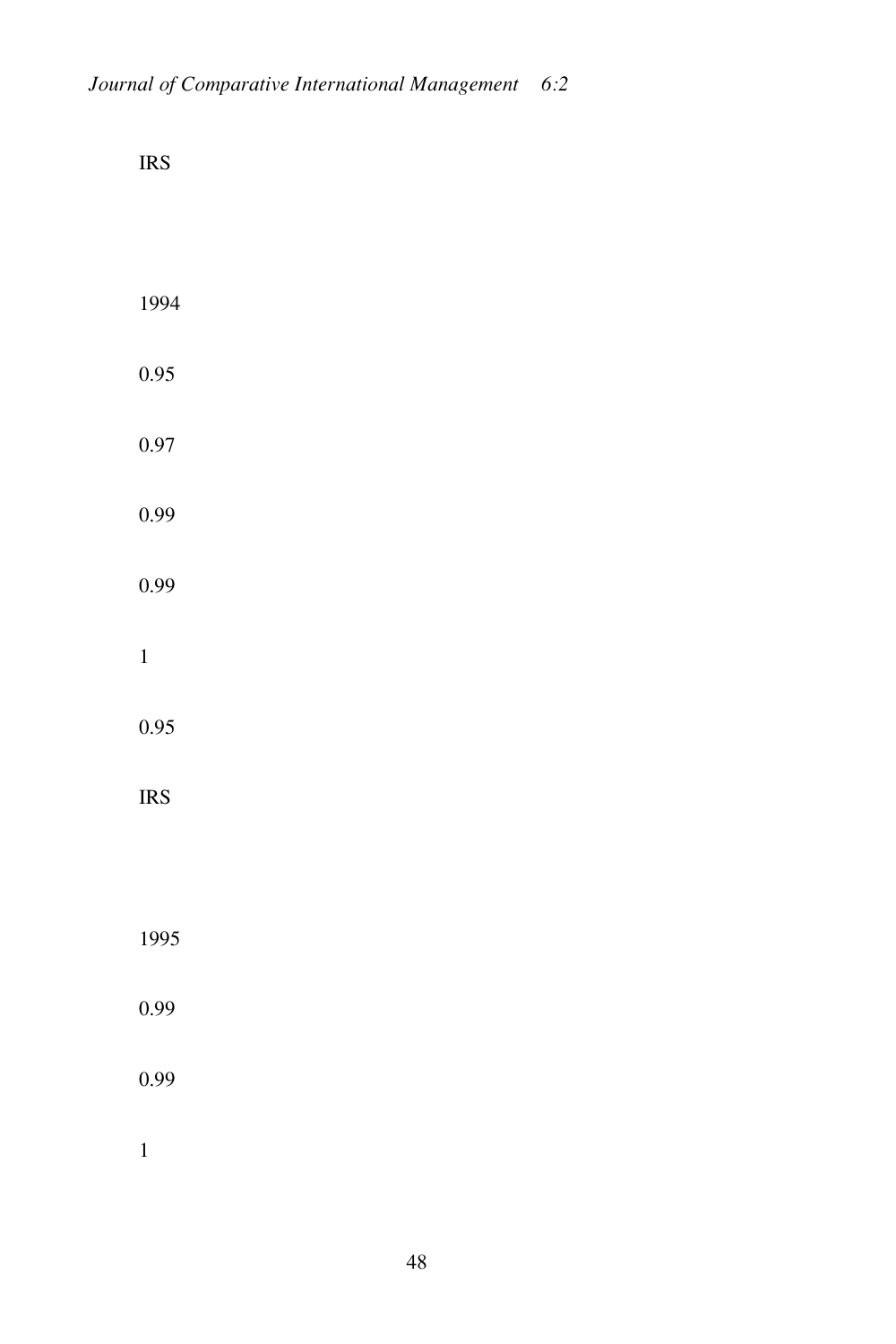| $\mathbf{1}$         |  |  |
|----------------------|--|--|
| $\mathbf{1}$         |  |  |
| 0.99                 |  |  |
| $\operatorname{IRS}$ |  |  |
|                      |  |  |
| 1996                 |  |  |
| 0.97                 |  |  |
| 0.98                 |  |  |
| 0.99                 |  |  |
| 0.99                 |  |  |
| $\mathbf{1}$         |  |  |
| 0.97                 |  |  |
| $\operatorname{IRS}$ |  |  |
|                      |  |  |
| 1997                 |  |  |
| $\mathbf{1}$         |  |  |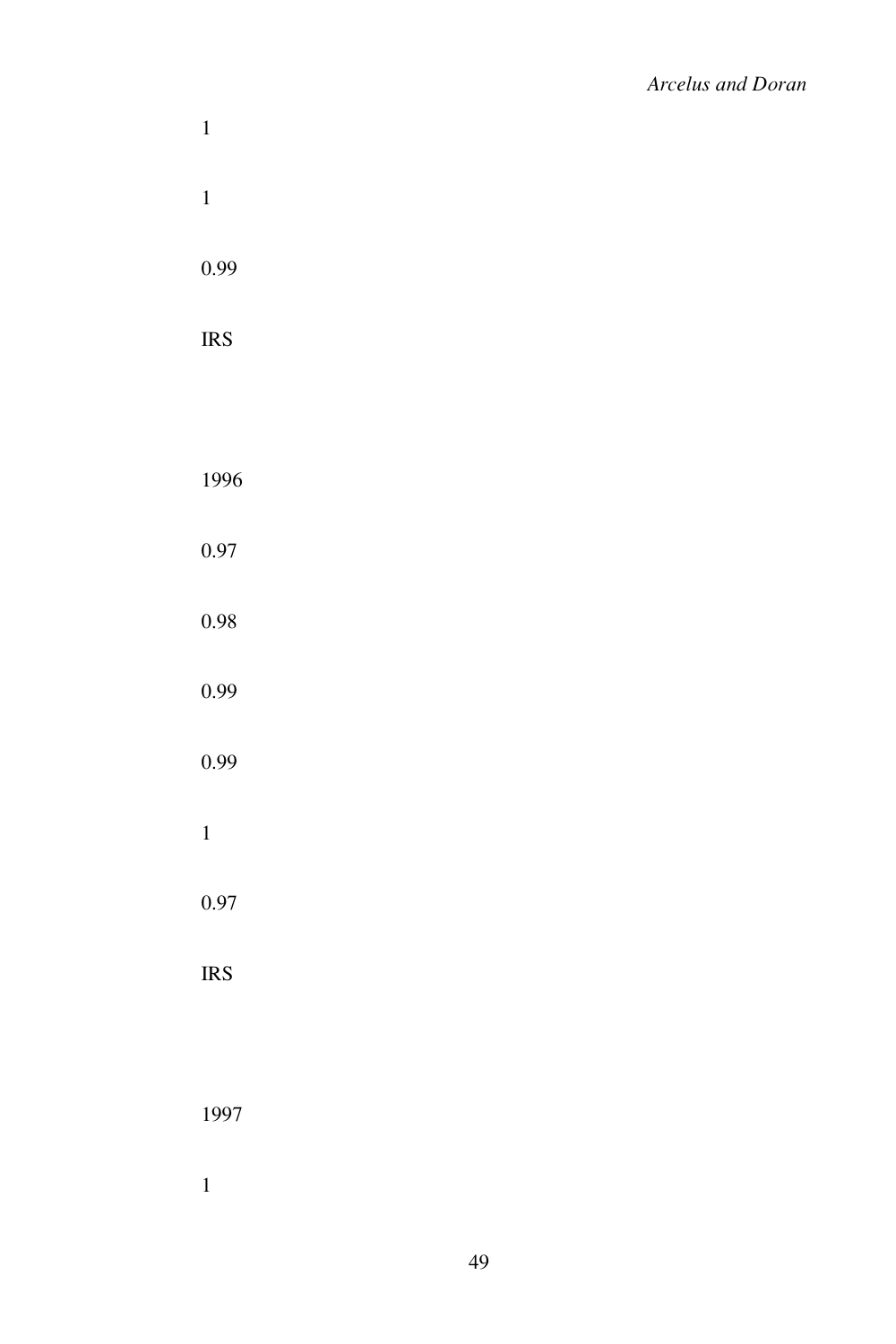CRS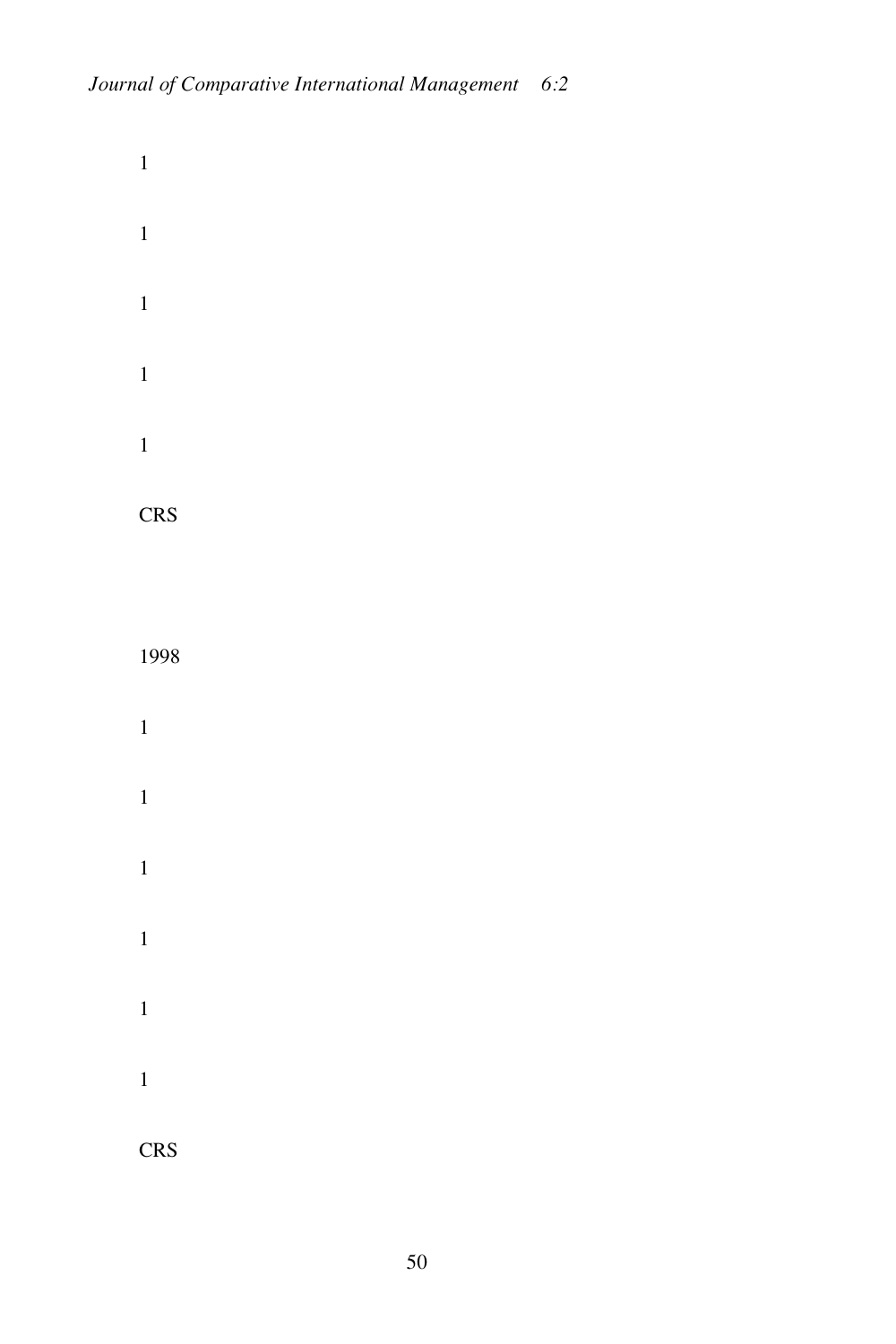| $\operatorname{Industry}$ |  |  |
|---------------------------|--|--|
| 1984                      |  |  |
| $0.82\,$                  |  |  |
| $0.82\,$                  |  |  |
| $\mathbf{1}$              |  |  |
| $\mathbf{1}$              |  |  |
| $\mathbf{1}$              |  |  |
| $0.82\,$                  |  |  |
| <b>IRS</b>                |  |  |
|                           |  |  |
| 1985                      |  |  |
| 0.85                      |  |  |
| 0.85                      |  |  |
| $\mathbf{1}$              |  |  |
| $\mathbf{1}$              |  |  |
| $\mathbf{1}$              |  |  |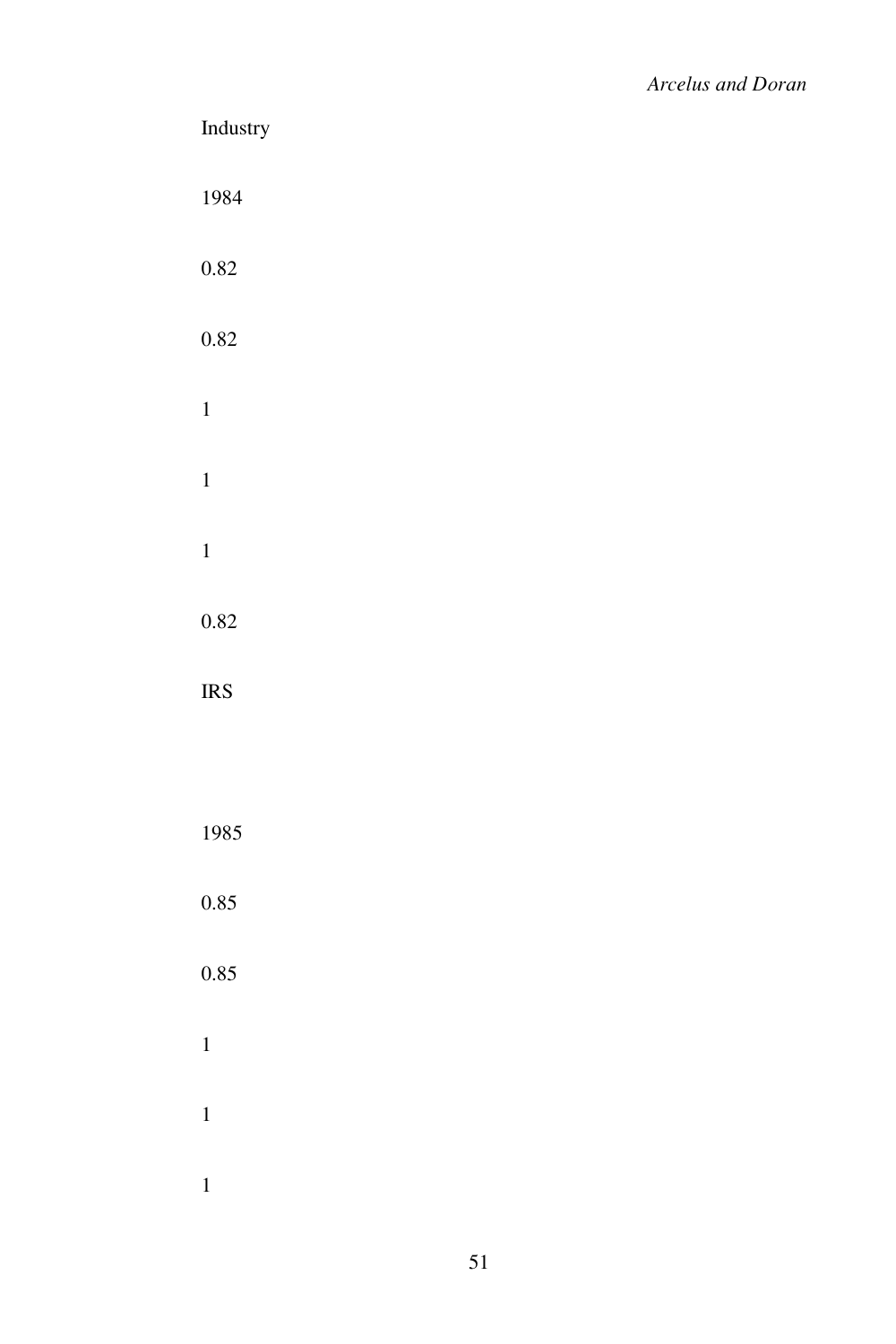| 0.85         |  |  |  |
|--------------|--|--|--|
| <b>IRS</b>   |  |  |  |
|              |  |  |  |
| 1986         |  |  |  |
| 0.8          |  |  |  |
| 0.8          |  |  |  |
| 0.99         |  |  |  |
| 0.99         |  |  |  |
| $\mathbf{1}$ |  |  |  |
| 0.8          |  |  |  |
| <b>IRS</b>   |  |  |  |
|              |  |  |  |
| 1987         |  |  |  |
| 0.79         |  |  |  |
| 0.79         |  |  |  |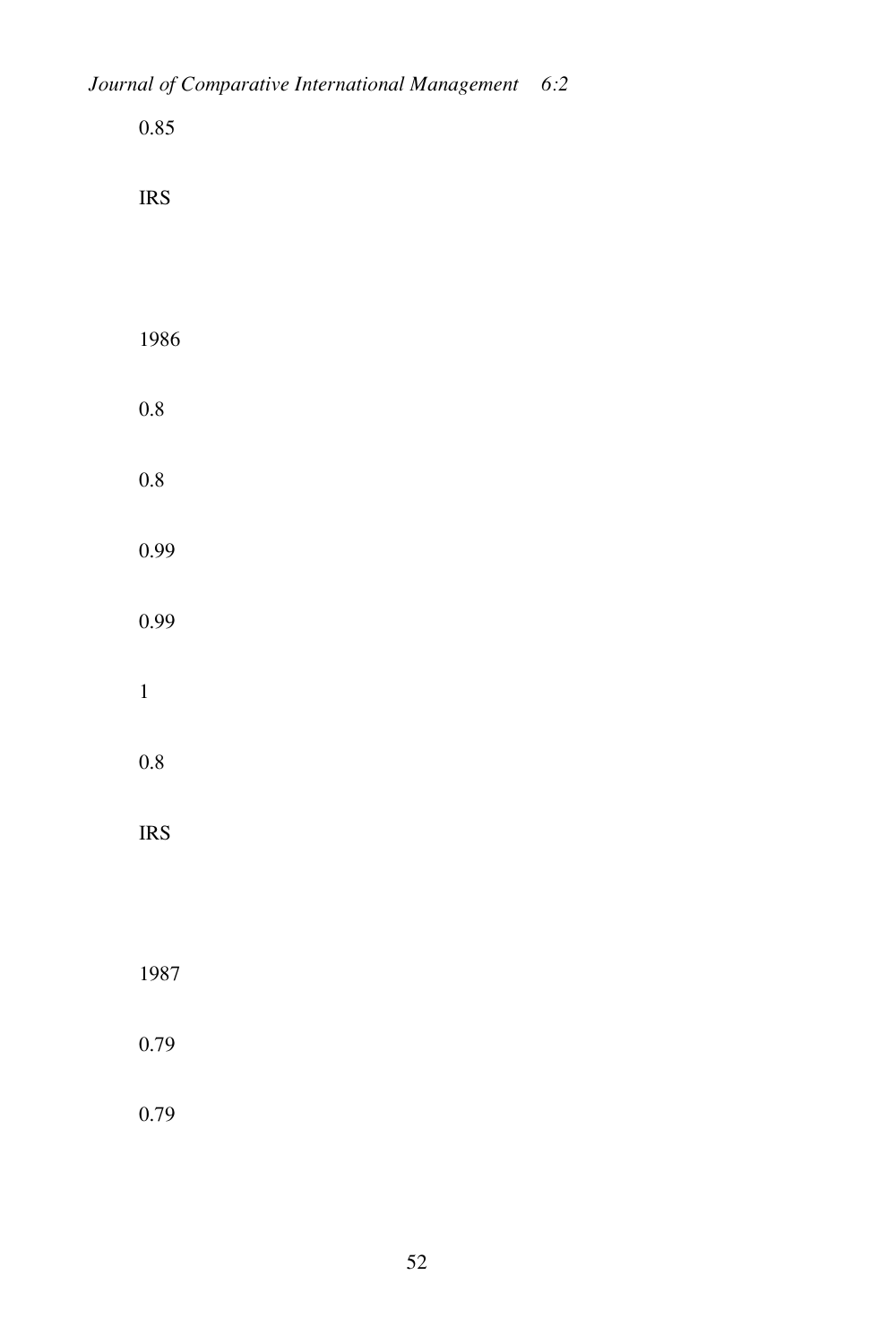| $\mathbf{1}$ |  |  |  |
|--------------|--|--|--|
| $\mathbf{1}$ |  |  |  |
| $\mathbf{1}$ |  |  |  |
| 0.79         |  |  |  |
| <b>IRS</b>   |  |  |  |
|              |  |  |  |
| 1988         |  |  |  |
| 0.82         |  |  |  |
| 0.83         |  |  |  |
| 0.98         |  |  |  |
| 0.98         |  |  |  |
| $\mathbf{1}$ |  |  |  |
| 0.82         |  |  |  |
| <b>IRS</b>   |  |  |  |
|              |  |  |  |

1989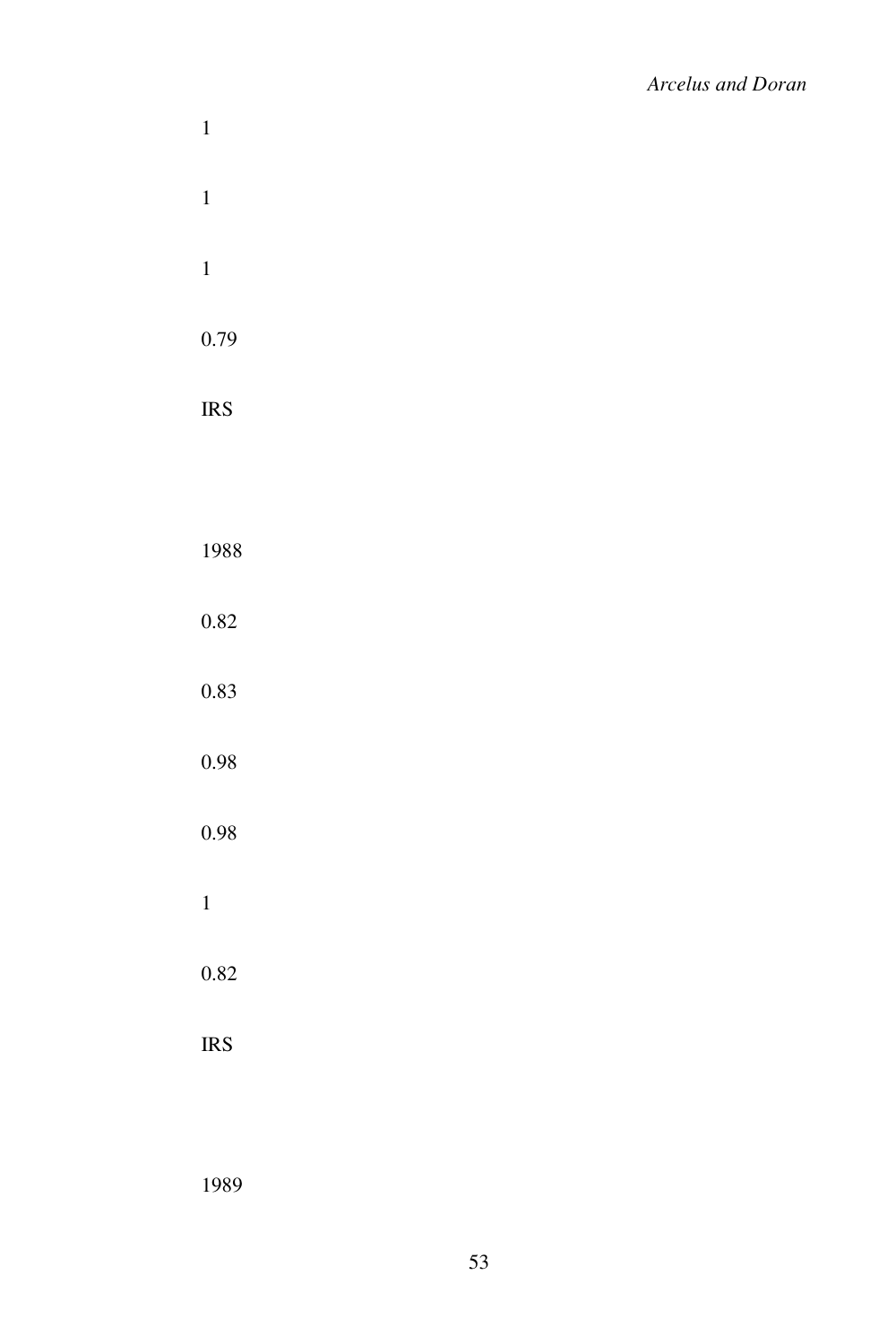| $0.81\,$     |  |  |  |
|--------------|--|--|--|
| $0.83\,$     |  |  |  |
| 0.97         |  |  |  |
| 0.97         |  |  |  |
| $\,1\,$      |  |  |  |
| $0.81\,$     |  |  |  |
| <b>IRS</b>   |  |  |  |
|              |  |  |  |
| 1990         |  |  |  |
| 0.81         |  |  |  |
| $0.82\,$     |  |  |  |
| 0.98         |  |  |  |
| 0.98         |  |  |  |
| $\mathbf{1}$ |  |  |  |
| 0.81         |  |  |  |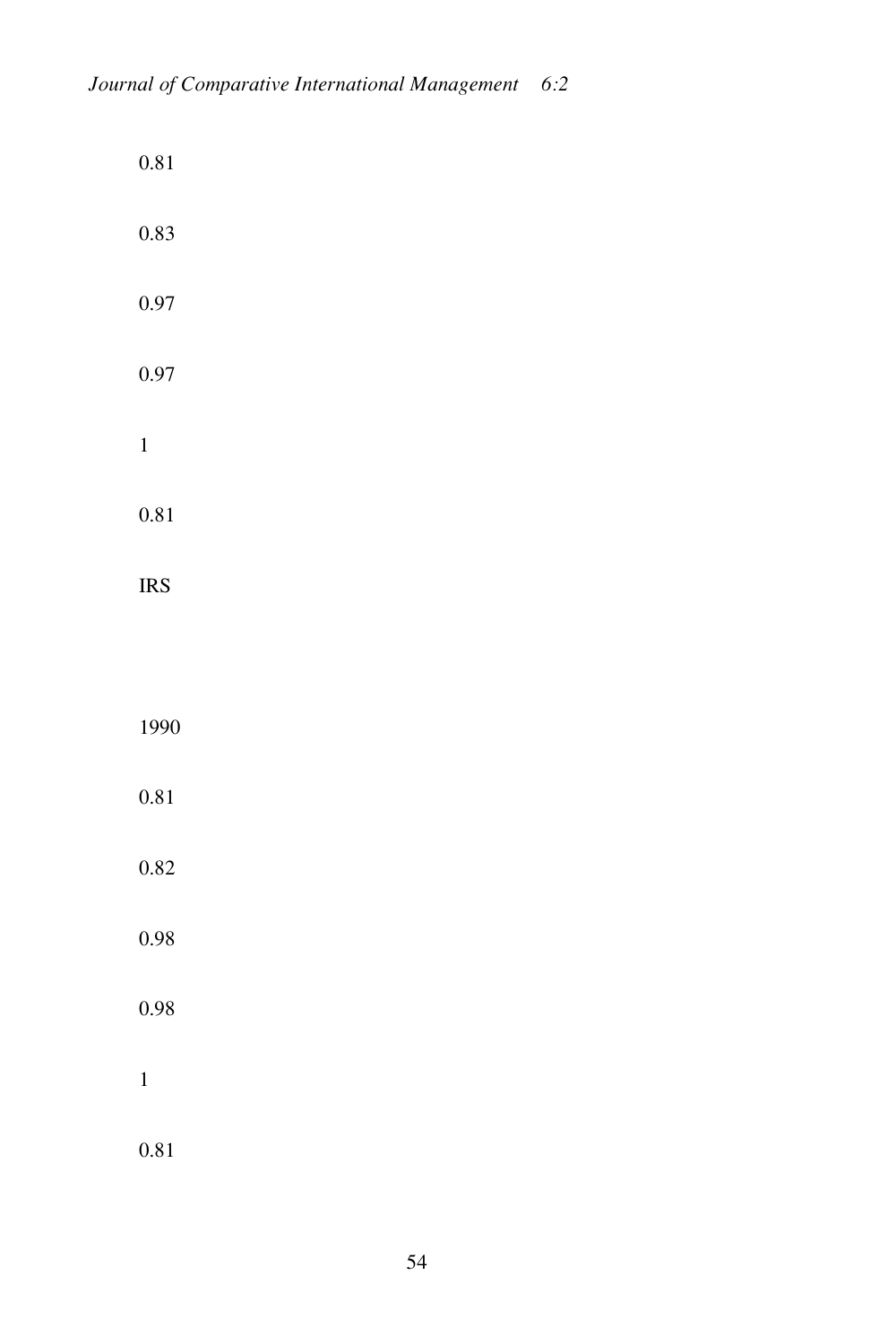| $\operatorname{IRS}$ |  |  |  |
|----------------------|--|--|--|
|                      |  |  |  |
| 1991                 |  |  |  |
| $0.81\,$             |  |  |  |
| 0.82                 |  |  |  |
| 0.99                 |  |  |  |
| $\mathbf{1}$         |  |  |  |
| 0.99                 |  |  |  |
| $0.81\,$             |  |  |  |
| $\operatorname{IRS}$ |  |  |  |
|                      |  |  |  |
| 1992                 |  |  |  |
| 0.89                 |  |  |  |
| $\rm 0.89$           |  |  |  |
| $\mathbf{1}$         |  |  |  |
| $\overline{1}$       |  |  |  |